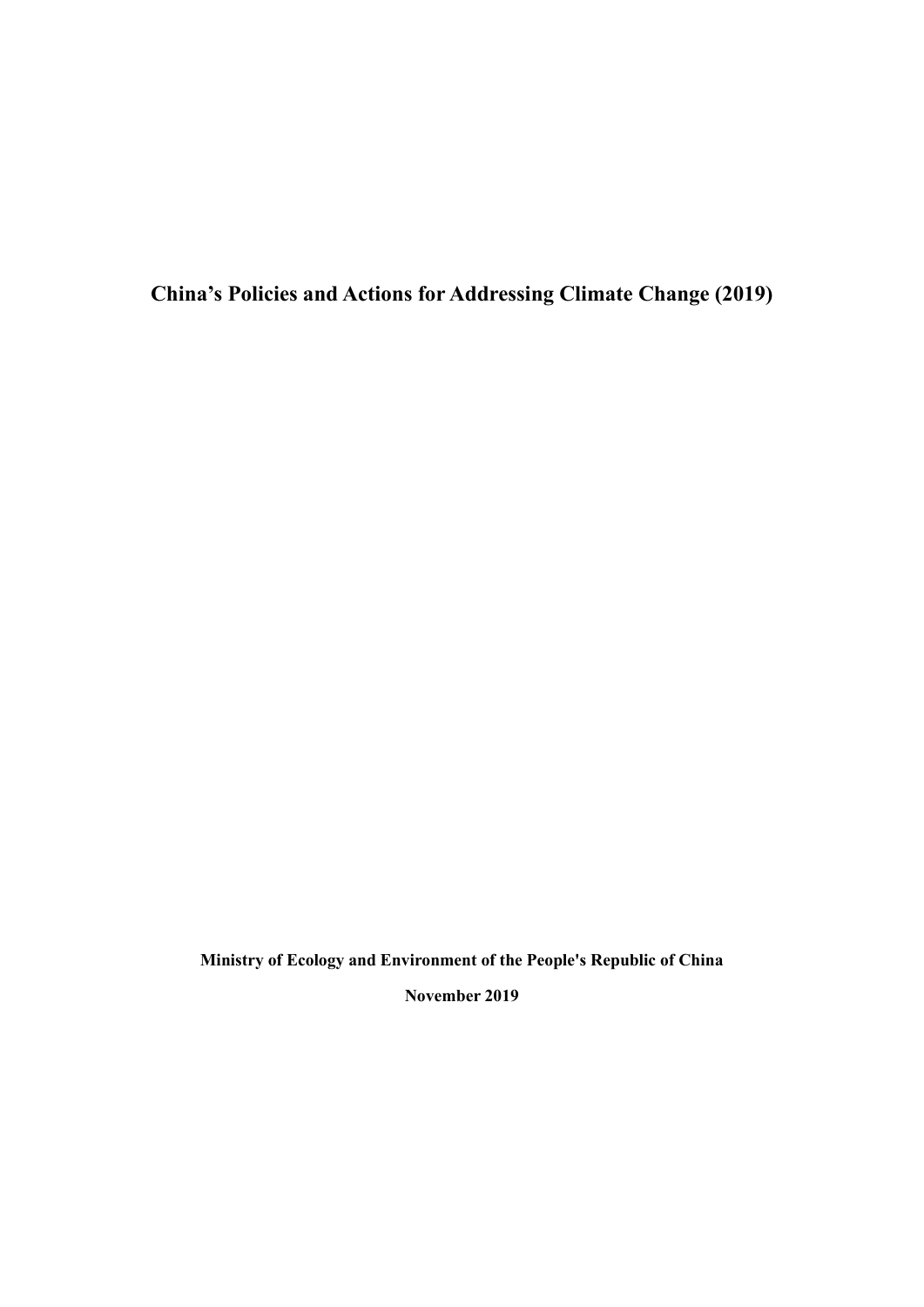# **Contents**

| (II) Promoting Energy Saving and Improving Energy Efficiency4                    |  |
|----------------------------------------------------------------------------------|--|
|                                                                                  |  |
|                                                                                  |  |
|                                                                                  |  |
| (VI) Strengthening the Coordinated Control of GHG and Air Pollutants  11         |  |
|                                                                                  |  |
|                                                                                  |  |
|                                                                                  |  |
|                                                                                  |  |
|                                                                                  |  |
|                                                                                  |  |
|                                                                                  |  |
|                                                                                  |  |
| (VII) Risk Control and Early Warning of Climate Disasters 16                     |  |
| (VIII) International Cooperation on Climate Change Adaptation  16                |  |
|                                                                                  |  |
|                                                                                  |  |
|                                                                                  |  |
|                                                                                  |  |
|                                                                                  |  |
| (I) Enhancing the Construction of GHG Statistical and Accounting System 19       |  |
|                                                                                  |  |
|                                                                                  |  |
|                                                                                  |  |
|                                                                                  |  |
|                                                                                  |  |
|                                                                                  |  |
|                                                                                  |  |
|                                                                                  |  |
|                                                                                  |  |
| (II) Climate Change Negotiations and Cooperation on Other Multilateral Platforms |  |
| (III) Building New Political Momentum for Multilateral Processes of Climate      |  |
|                                                                                  |  |
|                                                                                  |  |
| (I) Addressing Climate Change: An Important Part of High-level Communication     |  |
| (II) Strengthening Communications and Cooperation with All Parties27             |  |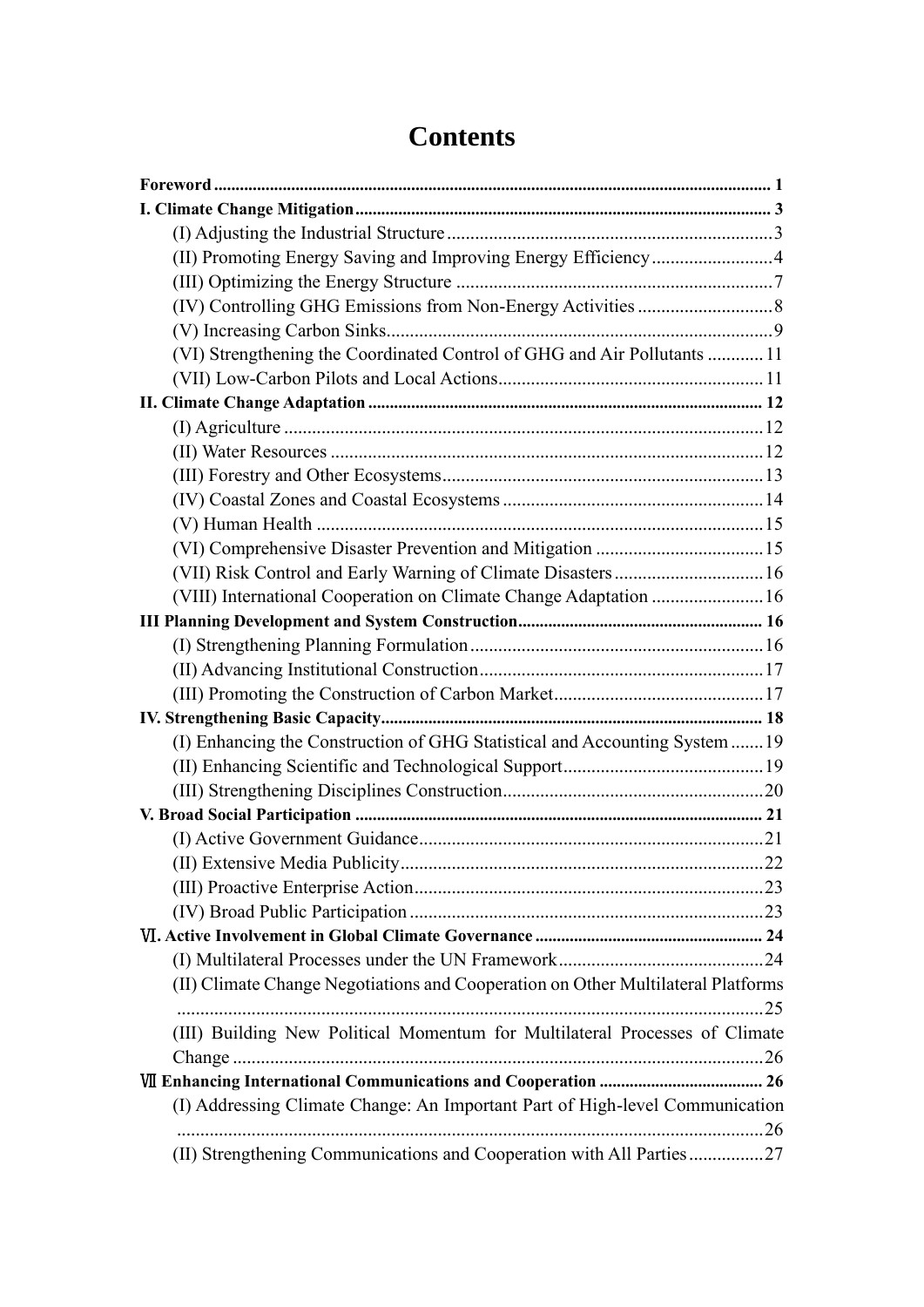|  | VIII Basic Standpoints and Positions of the 25th Conference of Parties (COP 25) to the |  |
|--|----------------------------------------------------------------------------------------|--|
|  |                                                                                        |  |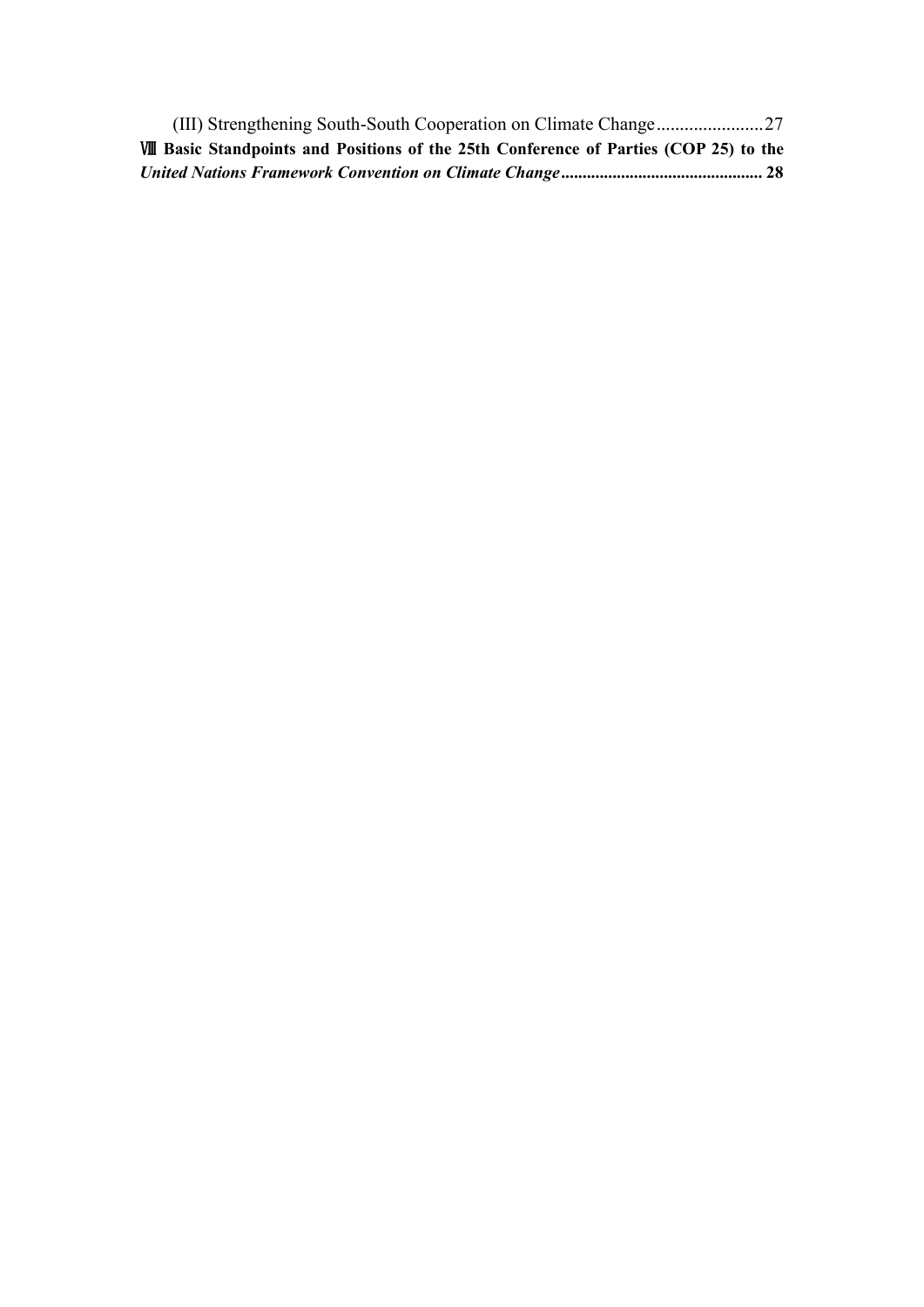#### <span id="page-3-0"></span>**Foreword**

The Chinese government has always attached great importance to addressing climate change. Chinese President Xi Jinping emphasized for many times, addressing climate change should not be done at others' requests, but on our own initiative. It is not only the internal needs to achieve sustainable development but also the due responsibility to promote the development of the community with a shared future for mankind. At the National Conference on Ecological and Environmental Protection, President Xi Jinping clearly proposed that we would implement a national strategy for actively addressing climate change. This would include advancing and guiding the establishment of a global climate governance system featuring equity, rationality and win-win cooperation.

The local governments and relevant departments adhered to the guidance of Xi Jinping Thought on ecological civilization, implementing the arrangements and requirements of the National Conference on Ecological and Environmental Protection, as well as implementing the "13<sup>th</sup> Five-Year Plan"(FYP) tasks of greenhouse gas (GHG) emission control, and made new progress in addressing climate change proactively.

According to preliminarily estimation, in 2018, China's carbon dioxide emissions per unit gross domestic product (GDP) (hereinafter referred to as carbon intensity) fell by 4.0%, cumulatively declined by 45.8% compared to 2005, equivalent to 5.26 billion tons of carbon dioxide emissions reduction, and non-fossil energy accounted for 14.3% of primary energy consumption, which basically reversed the rapid growth trend of carbon dioxide emissions. Large-scale land greening and ecological protection and restoration engineering projects continued to advance, the ability to adapt to climate change has been continuously enhanced, the institutional mechanisms for addressing climate change has been continuously improved, and the awareness of climate change in the whole society has been improved, making an important contribution to address global climate change.

China is still a developing country with GDP per capita lower than the world average, faced with the prominent problem of insufficient and imbalanced development. It is also facing a series of arduous tasks, such as economy development, people's livelihood improvement, poverty eradication, and winning the battle against pollution. As a responsible country, China has actively undertaken the international responsibilities in line with its own development stage and national conditions and has made painstaking effort to effectively implement climate change policies and actions, so as to contribute to the construction of global ecological civilization.

In the next step, we will continue to thoroughly following on and implement Xi Jinping Thought on Socialism with Chinese Characteristics for a New Era on economy, ecological civilization and diplomacy, fully implement the decisions and arrangements of the Communist Party of China (CPC) Central Committee and the State Council, and unswervingly implement the national strategies of actively addressing climate change. We will promote international cooperation of climate change on the basis of principles of common but differentiated responsibilities, equity, and respective capabilities, and implement the deployment decided on the meetings of the National Leading Group for Addressing Climate Change and Energy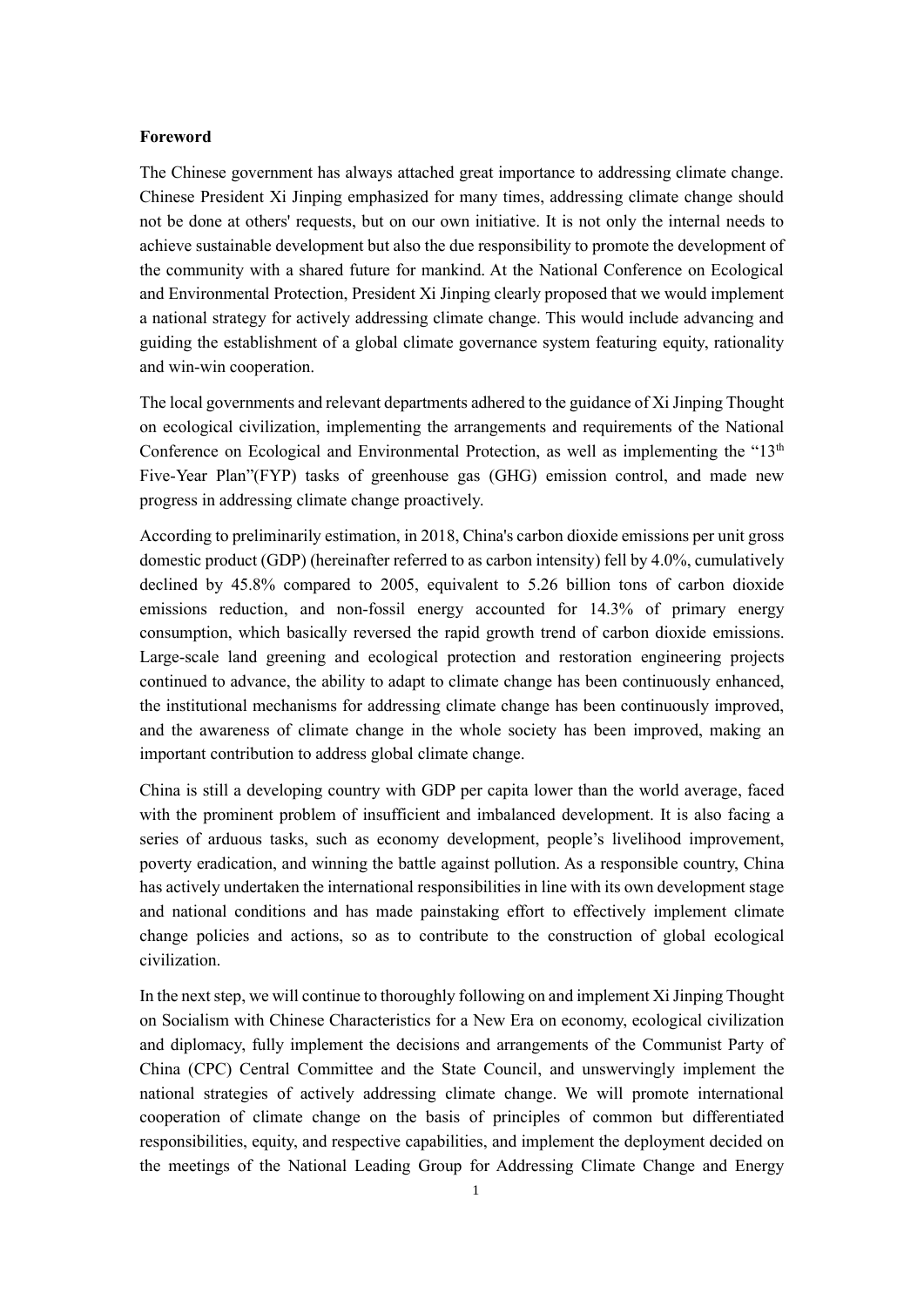Conservation and Emission Reduction, to ensure the fulfillment of the 13<sup>th</sup> FYP targets for addressing climate change.

This report has been prepared to help all interested people fully understand China's policies and actions and their performance and effects in addressing climate change since 2018.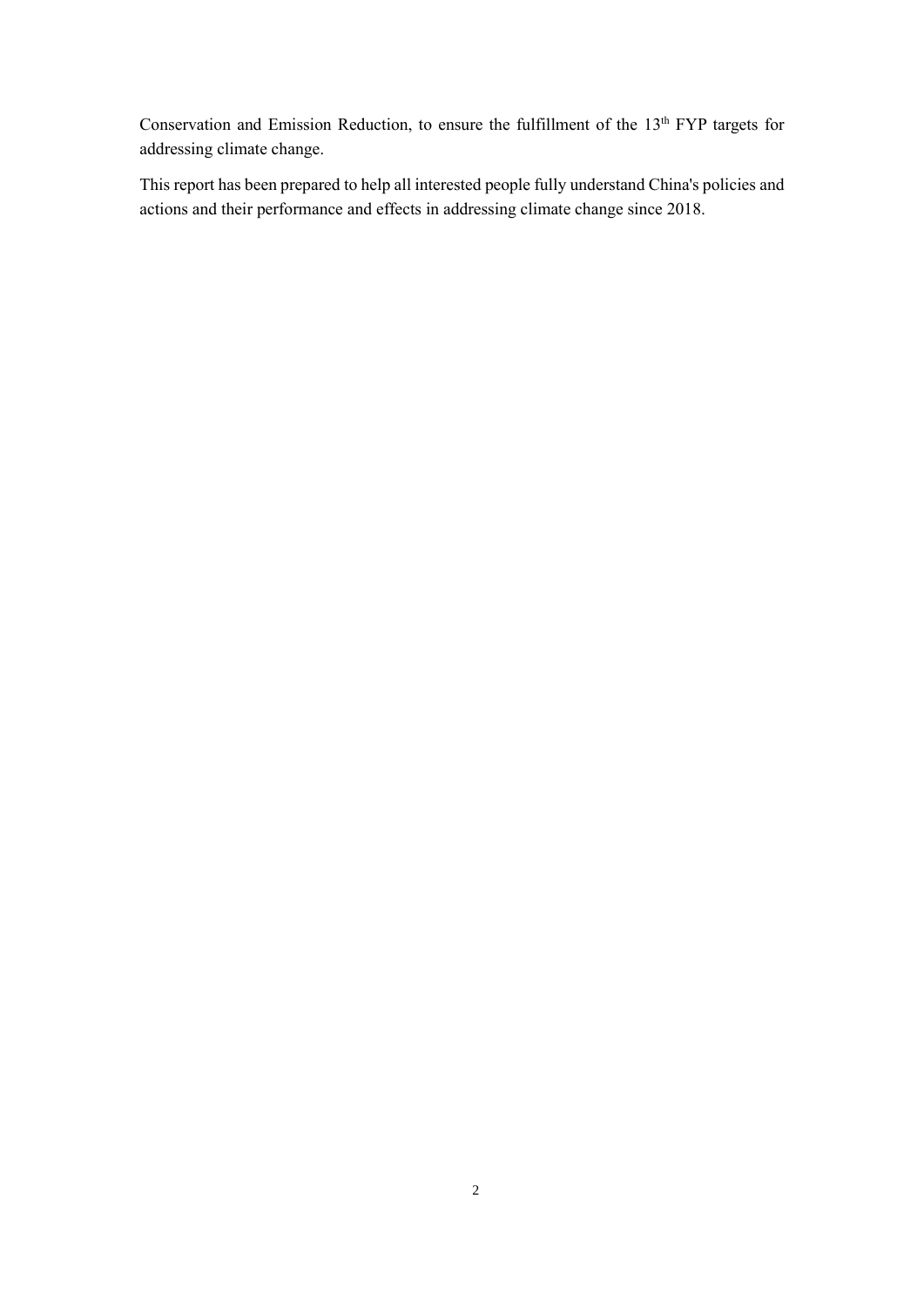#### <span id="page-5-0"></span>**I. Climate Change Mitigation**

Since 2018, China has achieved positive results through a series of proactive actions, including adjusting the industrial structure, conserving energy and improving energy efficiency, optimizing the energy structure, controlling GHG emissions from non-energy activities, increasing carbon sinks, strengthening coordinated control of GHG and air pollutants and promoting low-carbon pilots and local actions. According to preliminarily estimation, in 2018, China's carbon intensity fell by 4.0%, a cumulative decline by 45.8% compared to 2005.

#### <span id="page-5-1"></span>**(I) Adjusting the Industrial Structure**

**Continuing the resolution of overcapacity.** In 2019, the National Development and Reform Commission (NDRC) issued the *Notice on Addressing Overcapacity in Key Fields in 2019,* putting forward the key points of resolving overcapacity of steel, coal, and coal power in 2019. By the end of 2018, the localities and relevant departments have made solid progress in resolving overcapacity in key fields in accordance with the decisions and arrangements of the Central Committee of the Communist Party of China (CPC) and the State Council on supplyside structural reform, reducing crude steel production capacity by more than 150 million tons in total, among which, the year of 2018 saw a reduction of over 35 million tons. During 2018 to July 2019, state-owned enterprises resolved 12.65 million tons of overcapacity for coal. By the end of 2018, China had eliminated and shut down over 20 GW of backward coal-fired power generation units, overfulfilling the 13<sup>th</sup> FYP target two years ahead of schedule.

**Energetically developing the service industry.** In 2018, the overall development of China's service industry was stable. With the deepening of supply-side structural reform, new momentum grew rapidly and the structure continued to optimize, effectively promoting the economic transformation and upgrading, and market expectations had a good momentum with steady growth. The tertiary industry realized an added value of CNY 48,970 billion, accounting for 53.3% of the national GDP, 13.6% higher than the secondary industry, leading the growth of the national economy continuously. The service industry continued to play a key role in the smooth operation of China's economy, and its contribution rate to economic growth was close to 60%. In 2018, the service industries above designated size had reached a year-on-year growth of 11.4% in the operating revenues and 6.5% in the profits.

**Supporting the development of strategic emerging industries.** The National Bureau of Statistics (NBS) issued the *Classification of Strategic Emerging Industries (2018)* to modify the structures and contents. In the document, 126 categories that conform to the characteristics of modern strategic emerging industries were added to the corresponding national economic industry categories, totaling 485 sectors, and the new materials industry was divided more detailly. Among the industries above designated size, the added value of strategic emerging industrial sectors increased by 8.9% over the previous year. The added value of high-tech manufacturing industry increased by 11.7% and took up 13.9% of the added value of industrial sectors above a designated size. The added value of equipment manufacturing industry grew by 8.1%, accounting for 32.9% that of industrial sectors above designated size. In the whole year of service industry above designated size, the revenue of strategic emerging services grew by 14.6% over the previous year. The investment in high-tech industries increased by 14.9% over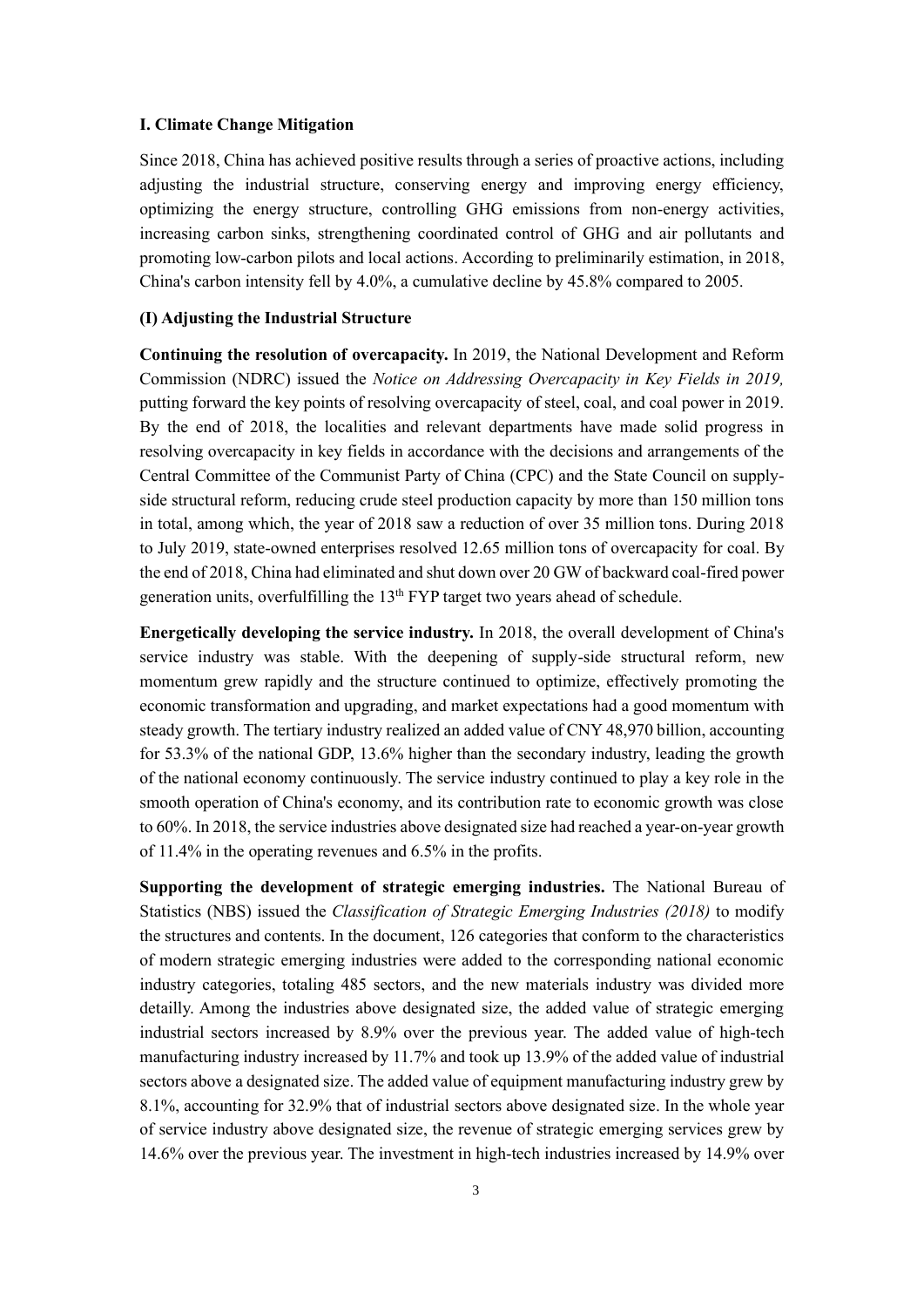the previous year and that in industrial technological transformation increased by 12.8%. The annual output of new energy vehicles was 1.15 million, an increase of 66.2% over 2017. Mass entrepreneurship and innovation continued to surge nationwide, with an average of over 18,000 new businesses opened daily and the total number of market entities exceeding the 100 million mark.

In 2018, China's economic structure was further optimized, the added value of the primary industry took up 7.0% of GDP, the second industry 39.7% and the tertiary industry 53.3%.

# <span id="page-6-0"></span>**(II) Promoting Energy Saving and Improving Energy Efficiency**

**Advancing the energy-efficiency in construction.** Beijing, Tianjin, Jiangsu, Zhejiang and other cities have implemented the green building standards comprehensively in new buildings in urban areas. The accumulated green buildings in cities and towns nationwide exceeded 3.2 billion square meters. In 2018, 56% of new urban buildings met the green building standards, completing the target of  $13<sup>th</sup> FYP$  ahead of schedule. Over 13,000 green building evaluation and signage projects design have been carried out nationwide, with a building area of 1.39 billion square meters. At present, 30 demonstration cities and 195 industrial bases for prefabricated and modularized buildings have been cultivated. For new buildings in cities and towns in severe cold and cold regions, a 65% energy-saving design standard has been put into effect thoroughly, and construction demonstration of ultra-low energy consumption buildings and near-zero energy consumption buildings were carried out actively. Built-up energy-saving buildings covered an area of 18.2 billion square meters cumulatively in urban areas nationwide. The urban areas cumulatively completed 1.4 billion square meters of heat metering and energysaving transformation of existing residential buildings, and China accumulatively completed 210 million square meters of energy-saving transformation of existing public buildings, which have obvious benefits of energy-saving.

**Advancing energy conservation in transport.** In 2018, to promote the recycling of traction batteries for new energy vehicles, the Ministry of Industry and Information Technology(MIIT) issued the *Interim Measures for the Management of Recycling Traction Batteries of New Energy Vehicles* and the *Notice on Working Effectively on the Pilot Projects of Recycling Traction Batteries for New Energy Vehicles*, with pilot projects launched in 17 provinces and municipalities, including Beijing, Tianjin, Hebei, Shanghai, Guangdong, and Hunan. MIIT vigorously promoted the development of the new energy vehicle industry and put the *Passenger Car CAFC and NEV Credit Regulation* into effect. In recent years, in accordance with the requirements of the *Guiding Opinions on Accelerating the Construction of Electric Vehicle Charging Infrastructure* issued by the General Office of the State Council, with the strong support of all interested parties, development of China's electric vehicle charging infrastructure was accelerated, forming the largest charging infrastructure network in the world. According to preliminary statistics, by the end of May 2019, the number of all kinds of charging piles in the country had reached 976,000, including 401,000 public charging piles, ranking the top in the world. While satisfying the current demand, it laid a solid foundation for the rapid development of electric vehicles. At the same time, the charging facilities management system has been further improved. City-level operation management platforms for charging infrastructure have been established in Beijing, Shanghai, Shenzhen, etc., and key charging operation enterprises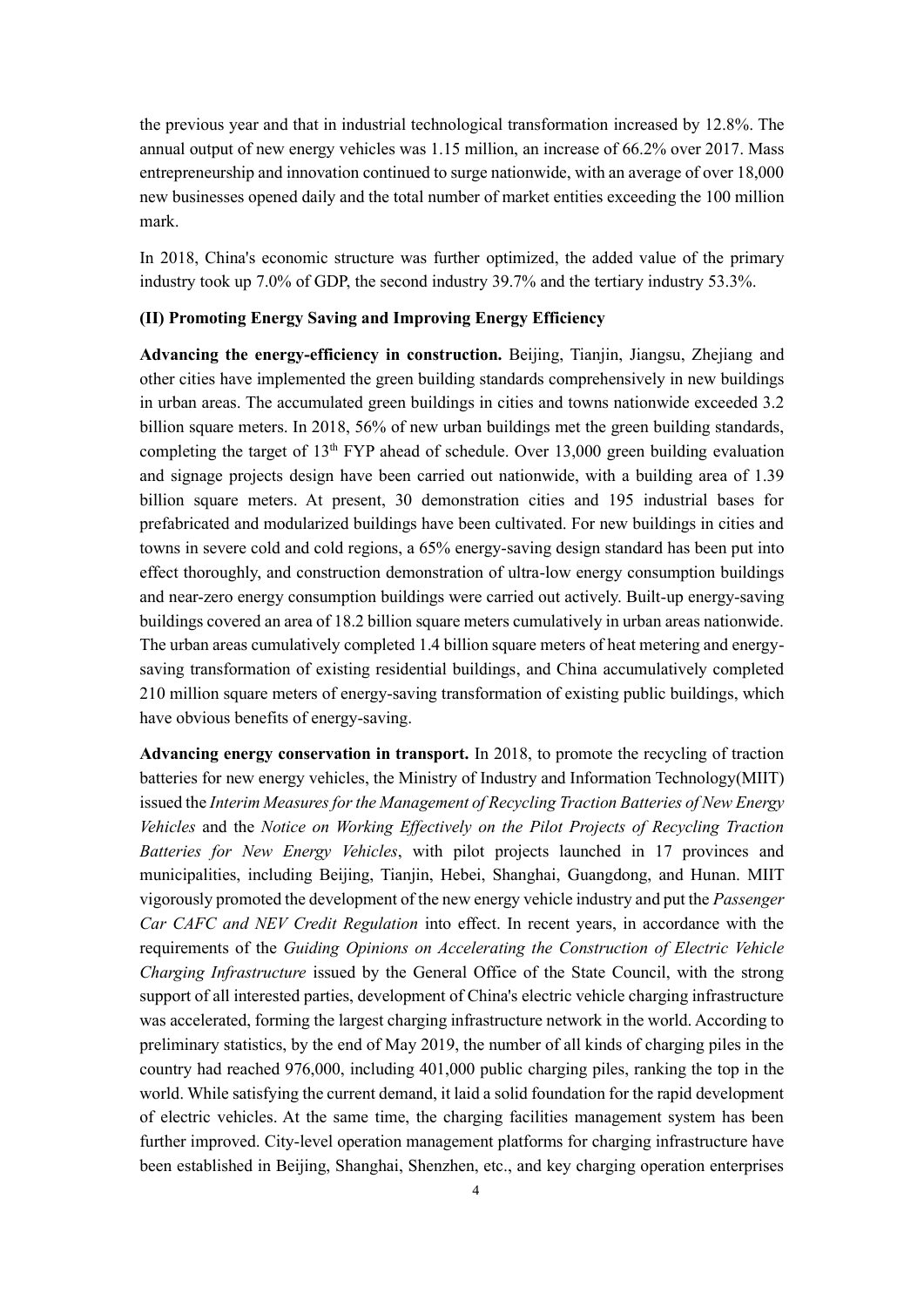such as State Grid Corporation of China have also established monitoring platforms. The new national standard for charging interface has been put into effect, basically unifying the interface standard. The Electric Vehicle Charging Infrastructure Promotion Association has been founded and plays an active role in promoting the construction of charging facilities. Civil Aviation Administration of China (CAAC) has completed the *Mid-term Evaluation Report of Civil Aviation Development in the 13th FYP Period*, issued the *Implementation Opinions on Further Promoting the Development of Green Civil Aviation* and prepared and issued the *Work Plan of Civil Aviation on Implementation of the "Three-Year Action Plan on winning the battle for the Blue Sky"*, which puts forward clear work objectives and requirements for the implementation of the projects of "replacing oil with electricity" and aircraft auxiliary power unit (APU) alternatives in the next three years. In 2018, the Ministry of Transport (MOT) issued the *Opinions on Comprehensively Enhancing Ecological and Environmental Protection and Resolutely Winning the Tough Battle for Prevention and Control of Pollution* and issued jointly with 8 departments including the Ministry of Ecology and Environment (MEE) the *Implementation of the "Three-Year Action Plan for Promoting Transport Structure Adjustment (2018-2020)" Issued by the General Office of the State Council* to increase railway traffic volume, reduce pollutant emissions from transport production links, vigorously develop railwater intermodal transport, promote road-rail intermodal transport, and improve the container transport capacity of railway. The National Railway Administration of the People's Republic of China (NRA) has successively issued *Notice on Issuing and the Goals and Measures for Implementing the Spirit of the First Session of the Central Finance and Economics Committee and the National Conference on Ecological and Environmental Protection to Win the Battle for the Blue Sky* and *Opinions on Comprehensively Enhancing Ecological and Environmental Protection and Resolutely Winning the Tough Battle for Prevention and Control of Pollution in the Railway Industry* successively. In addition, China State Railway Group Co., Ltd. issued the *Notice on Comprehensively Promoting Green Railway Development*.

**Advancing energy conservation in public institutions.** Since 2018, Government Offices Administration of the State Council has issued the regional energy saving targets in the *13th FYP* in a "differential" manner on an annual basis in accordance with the requirements of the *13th Five-Year Plan on Energy Conservation of the Chinese Public Sectors*, and issued *Guidelines for the Preparation and Application of Energy Consumption Quota Standards for Chinese Public Sectors (Trial)*, the *Management Specifications for Water Conservation on Public Institutions*, the *Guidelines for the Construction of Green Data Centers in Public Institutions*, and the *Guidelines for the Construction of Distributed Photovoltaic Systems in Public Institutions* to strengthen guidance, enhance supervision and assessment, continuously improve the management systems of energy management, monitoring, assessment and audit in public institutions.

**Strengthening the implementation of key energy-saving transformation projects.** China continued to push forward the elimination of outdated coal-fired power generation units and implemented ultra-low emissions and conservation transformation of coal-fired power. In 2018, the National Energy Administration (NEA) and the MEE jointly issued the *Notice on Issuing the Provincial (Regional and Municipal) Targets of Ultra-Low Emission and Conservation Transformation of Coal-fired Power Generation in 2018*. By the end of 2018, China's coal-fired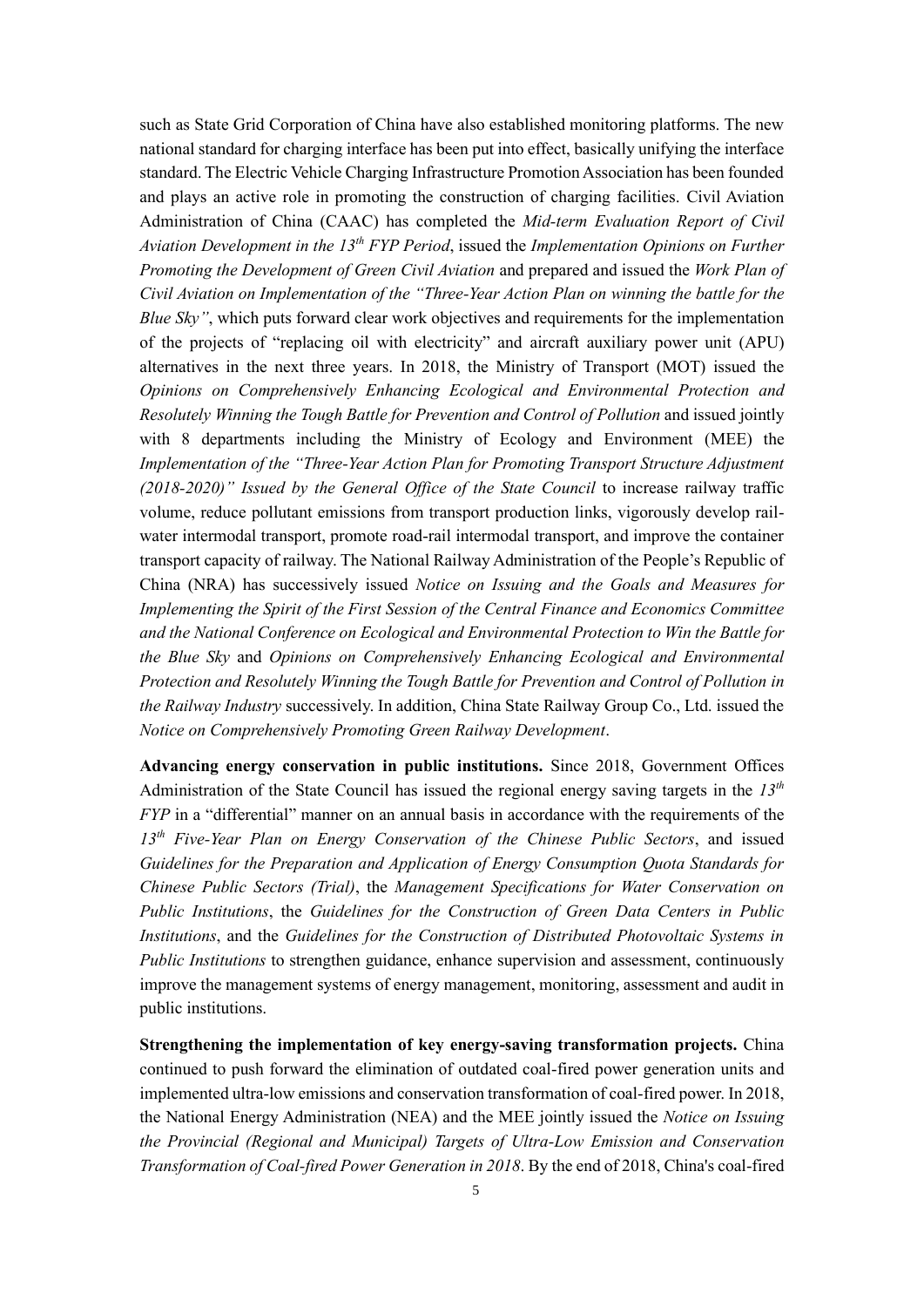power generation units that have reached ultra-low emission levels have accumulated to over 810 GW, overfulfilling the total transformation target of 580 GW ahead of schedule. A total of 689 GW energy-saving transformation has been completed, overfulfilling the  $13<sup>th</sup> FYP$ transformation target ahead of schedule. At present, the proportion of thermal power generation units of 600,000 kW and above in China has increased to 46%, and the coal consumption for power supply of in-service coal-fired power generation units has decreased from 325 g/kWh at the end of 2012 to 308  $g/kWh$ , forming the most efficient clean coal-fired power generation system in the world. MEE, NDRC and the State Administration for Market Regulation (SAMR) have issued the *Notice on Strengthening Energy Conservation and Environmental Protection of Boilers* to promote energy conservation and emission reduction of boilers.

**Speeding up the development of circular economy.** In 2018, NDRC and the Ministry of Housing and Urban-Rural Development (MOHURD) issued the *Notice on Promoting the Construction of Resource Recycling Bases* to support projects including public infrastructures and platforms and various renewable resource recycling. NDRC and the Ministry of Finance (MOF) released the acceptance results of the 2018 pilots for demonstration of the park recycling transformation and the "Urban Mining" demonstration base. MOF has continuously improved the government green procurement policy and optimized the enforcement mechanism for government procurement of energy-saving and environment-friendly products. Since April 1, 2019, MOF and relevant departments have issued energy-saving and environment-friendly product categories that are procured preferentially or mandatorily in the form of a list of items. Products that fall within the list of items can enjoy policy support as long as having passed certification.

**Perfecting the energy conservation standard labeling.** Since 2018, SAMR has approved the release of 32 energy conservation standards for energy efficiency and consumption, energy management, energy conservation assessment, etc., including *Minimum Allowable Values of Energy Efficiency and Energy Efficiency Grades for Unitary Air Conditioners*, *The Norm of Energy Consumption Per Unit Product of Premixed Concrete,* and *Implementation Guidance for Energy Management Systems in Aluminum Electrolysis Industry*. SAMR issued the first list of 12 assessment standards and certification catalogue for green products and issued the *Guidance on Promoting Green Building Material Product Standards, Certification and Labelling* together with MOHURD and MIIT, taking the lead in promoting green product certification for building materials. Two batches of low-carbon product certification catalogues involving seven products have been approved and issued successively. By July 2019, 327 certificates have been issued, with 168 enterprises involved.

**Popularizing energy conservation technologies and products.** In 2018, MIIT further promoted *the special action on power demand side management in the industrial field (2016- 2020)*, prepared the *Guides for Power Demand Side Management of Industrial Enterprises*, and released the third batch of demonstration enterprises (40) and demonstration parks (3) in power demand side management in the industrial field. National mandatory and preferential procurement of energy-saving and water-saving products totaled CNY 165.38 billion in value, accounting for 90.1% of the procurement of similar products. The national preferential procurement of environmental protection products totaled CNY 164.74 billion in value,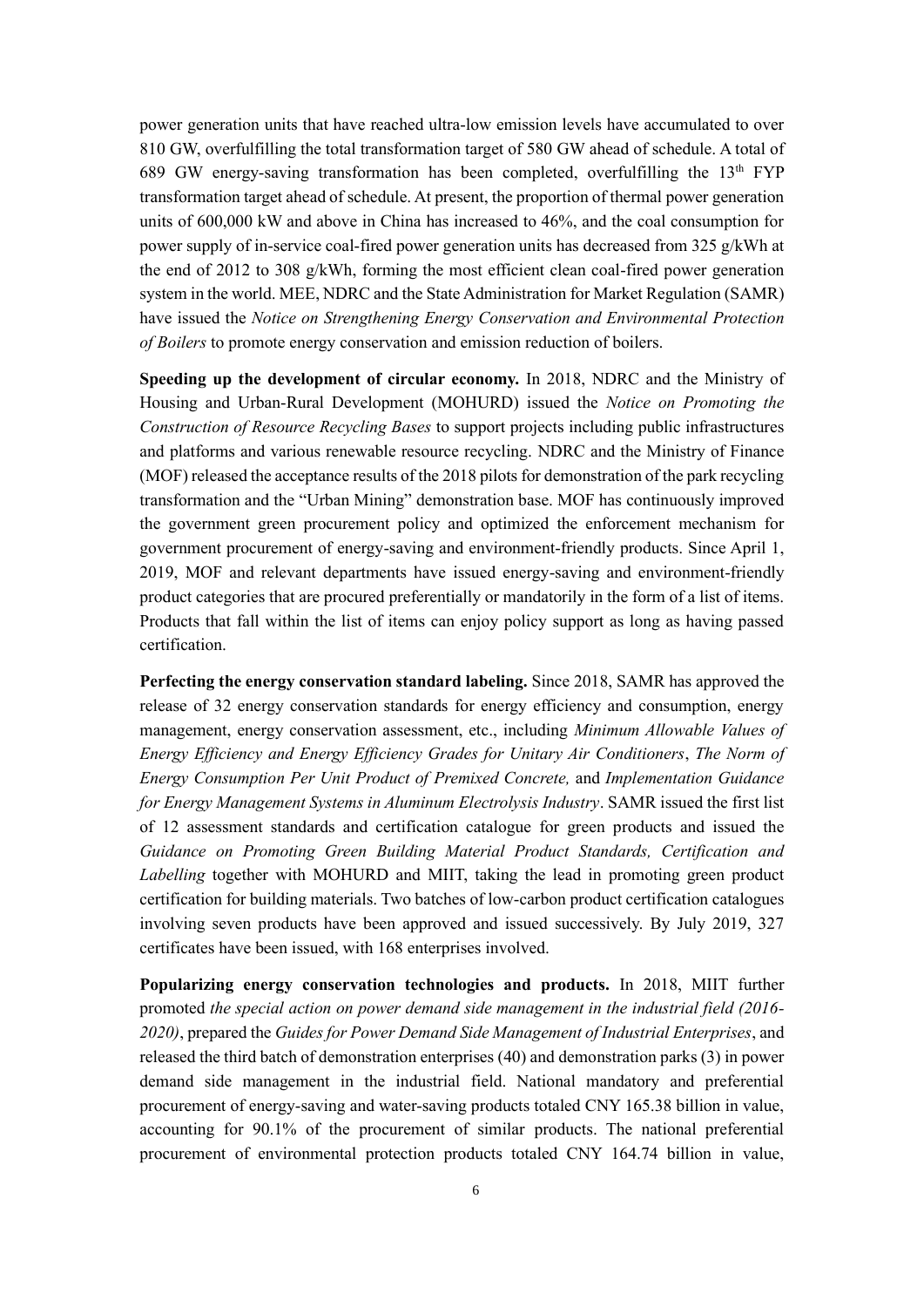accounting for 90.2% of the procurement of similar products. In order to strengthen industrial energy conservation and reduce GHG emissions, MIIT selected and released 728 advanced and applicable industrial energy-saving technologies and equipment and accelerated the popularization and application of high-efficiency energy-saving technologies and equipment. The research and preparation of 715 industrial energy conservation and green standards were promoted, industrial energy conservation supervision was strengthened, and enterprises were urged to implement mandatory energy conservation standards.

According to preliminarily estimation, in 2018, China's energy consumption per unit GDP decreased by 3.1% over the previous year, and the energy efficiency continued to improve.

# <span id="page-9-0"></span>**(III) Optimizing the Energy Structure**

**Controlling the total coal consumption.** Structural reform on the coal supply side was promoted and a solid work was carried out in the resolution of overcapacity of coal. From 2016- 2018, China had withdrawn 810 million tons per year of coal outdated capacity, completed the 13th FYP target ahead of schedule. In July 2018, the State Council issued the *Three-Year Action Plan on Winning the Battle for the Blue Sky*, proposing to continue implementing the total coal consumption control in key areas. The total coal consumption in Beijing, Tianjin, Hebei, Shandong and Henan provinces and municipalities dropped by 10% compared to 2015, the Yangtze River Delta region, by 5%, and Fen-wei Plain, negative growth. Besides, new coalconsuming projects are subject to coal consumption reduction and substitution, and the proportion of coal for power generation in the total coal consumption should reach over 55% by 2020. According to preliminarily estimation, China's coal consumption accounted for 59% of the total energy consumption in 2018, decrease 1.4 % over the previous year. MOF, jointly with relevant departments, supported local governments to carry out clean heating and elimination of coal-fired boilers through funds for air pollution prevention and control, so as to promote the control of scattered coal and reduce pollution emissions.

**Pushing ahead the clean use of fossil energy.** Coal power generation has actively adapted to the trend of replacing fossil energy with non-fossil energy, making room for the prior development of non-fossil energy. It is gradually transforming from the main power supply that supplies electricity to the power system to a basic power supply that supplies safe, clean, efficient, and reliable electricity with flexible regulation capability, providing support for largescale consumption of new energy and power transformation. China earnestly implemented the relevant provisions of the *Opinions by the State Council on Resolution of Overcapacity to Achieve a Turnaround in the Coal Industry*, raised the entry threshold for the industry, and stopped approving high-sulfur and high-ash coal projects. Besides, the upgrading of oil product quality was pushed ahead continuously. Since January 1, 2019, vehicle gasoline and diesel that meet the China VI emission standard has been put into the market all over the country. NEA, together with MOT and the Standardization Administration, studied and revised the standards, *Petroleum Products -Fuels - Specifications of Marine Fuels* and *Automobile Diesel Fuels*, to add the index of fuel oil for large inland river ships. At the same time, the standard, *General Diesel Fuels*, was abolished to realize the "uniform standards" for vehicle diesel fuels, general diesel fuels, and some marine fuels.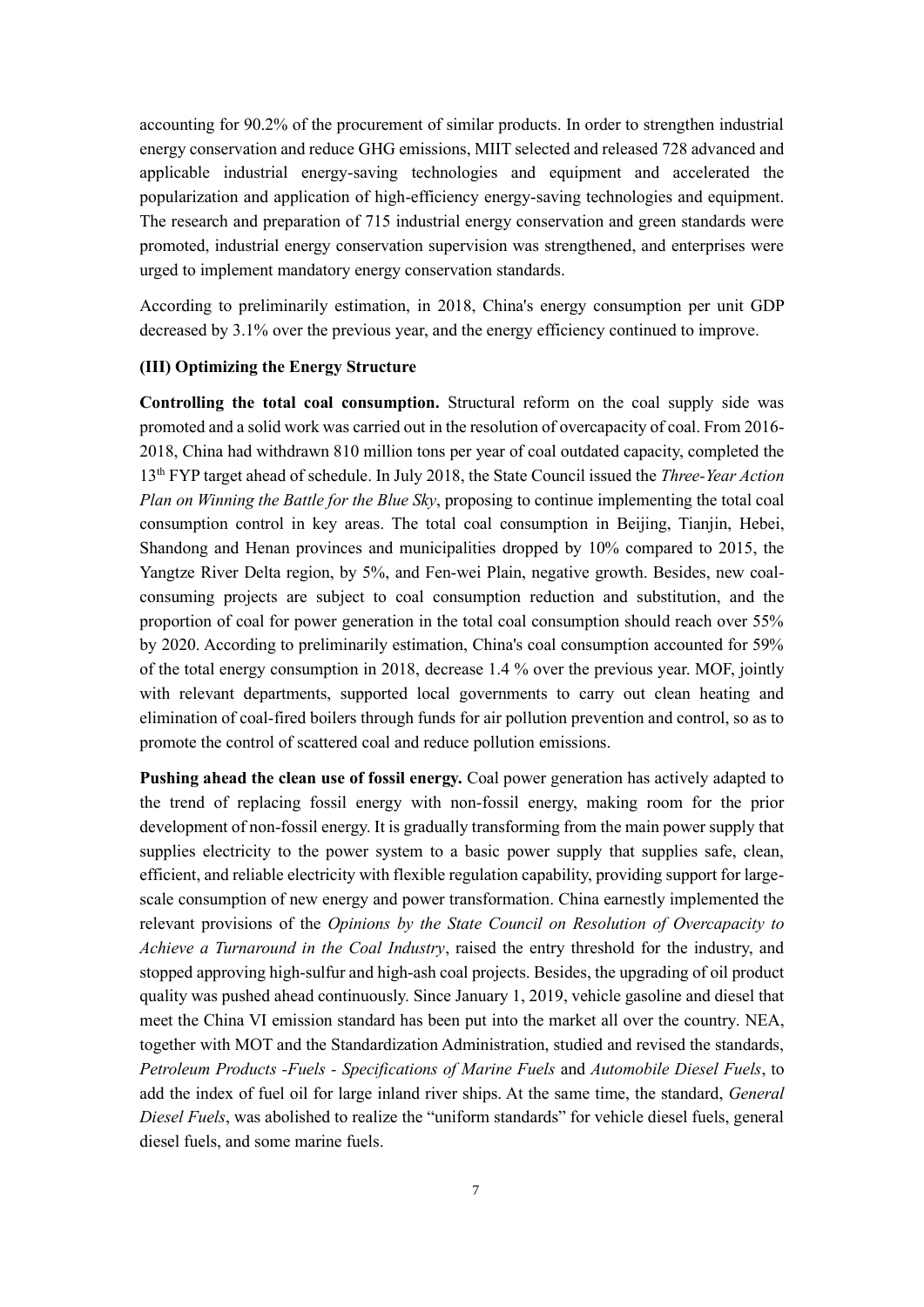**Effectively promoting clean heating in northern areas.** Effort was made in promoting clean heating in urban areas, and the winter clean heating pilots were launched in northern areas. MOHURD jointly with four departments including NEA, organized the mid-term assessment of clean heating in northern areas to guide localities to promote clean heating related work according to local conditions. NDRC, NEA, and MOF jointly released the *Plan for Winter Clean Heating in Northern Areas (2017-2021)*, proposing that by 2019 the clean heating rate in northern areas should have reached 50% with 74 million tons of bulk coal (including coal for low-efficiency small boilers) replaced, and by 2021 the clean heating rate in northern areas should have reached 70% with 150 million tons of bulk coal (including coal for low-efficiency small boilers) replaced. China adhered to the principle of "adapting to local conditions" and took timely effective measures to ensure heating supply for the masses during the winter. Besides, it actively promoted the use of clean coal for heating and replaced inferior bulk coal with clean coal. In the two heating seasons of 2017 to 2018 and 2018 to 2019, a total of 3.6 billion square meters of clean heating area was increased in the northern areas, with a clean heating rate reaching approximately 50.7%, and 100 million tons of bulk coal replaced.

**Energetically developing non-fossil energy.** NDRC and NEAmade every effort to push ahead clean energy consumption. They have carried out a lot of works in orderly planning and development, capacity-building of transmission channels, capacity-building of system regulation, improvement of supporting policy system, and establishment of market-oriented mechanism. Besides, they have issued the *Action Plan for Clean Energy Consumption (2018- 2020)*, *Notice on Establishing and Perfecting the Guarantee Mechanism for Renewable Energy Electricity Consumption*, *Notice on Actively Promoting Non-subsidized Affordable on-Grid Wind Power and Photovoltaic Power Generation*, and *Notice on Announcing the First Batch Projects on Affordable on-Grid Wind Power and Photovoltaic Power Generation in 2019*. By the end of 2018, the installed capacity of renewable energy-based power generation in China reached 730 GW, increased by 12% over the previous year, accounting for 38.3% of the total installed capacity, up 1.7% year on year. The national electricity generation form renewable energy reached 1.9 trillion kWh, accounting for 26.7% of the total electricity generation. The Ministry of Natural Resources (MNR) has initially built a demonstration base for the cascade comprehensive utilization of geothermal resources in Beijing-Tianjin–Hebei region, realizing the first two-stage comprehensive utilization of 280 kW of geothermal resource based power generation and 30,000 square meters of building heating, thus forming a new model featuring efficient utilization of deep carbonate heat storage in Beijing-Tianjin–Hebei region. Through a series of measures, China's energy structure has been further optimized. According to preliminary calculation, coal, oil, natural gas and non-fossil energy consumed accounted for 59.0%, 18.9%, 7.8% and 14.3% of energy consumption in 2018, respectively down 1.4%, up 0.1%, up 0.8%, and up 0.5% compared to 2017.

#### <span id="page-10-0"></span>**(IV) Controlling GHG Emissions from Non-Energy Activities**

**Controlling GHG emissions from the industrial sector.** China continued to push ahead the destruction of hydrofluorocarbons (HFCs). In December 2018, MEE issued the *Notice on Launching Relevant Work on the Disposal of Hydrofluorocarbons in 2018*, arranged for the disposal verification of HFCs, publishing the auditing results of a total of 11 enterprises in 4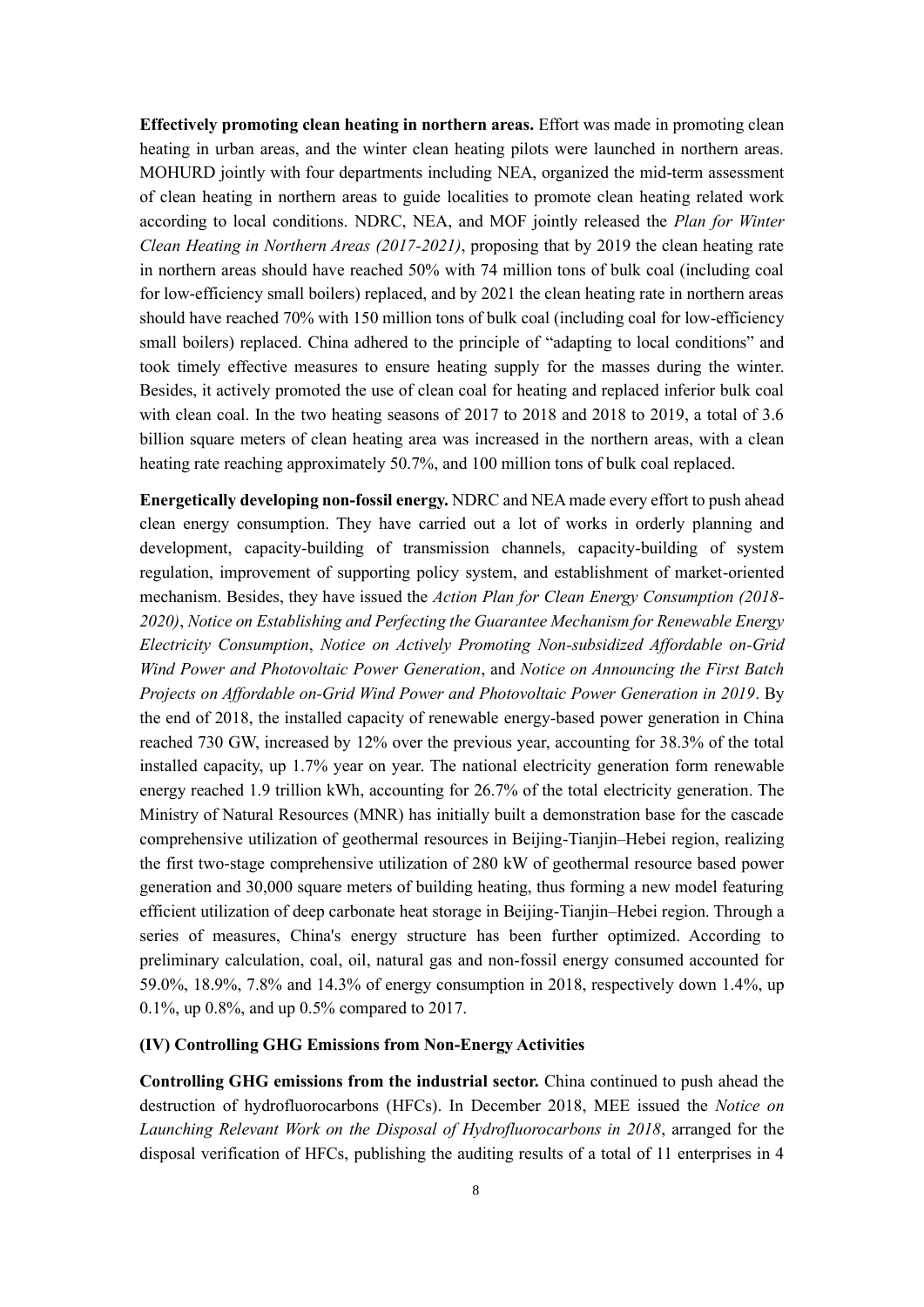provinces and providing quota-based subsidies to enterprises that destructed HFCs with a subsidy amounting to over CNY 200 million. In order to promote the recycling of renewable resources and actively cultivate key leading enterprises in the comprehensive utilization of renewable resources such as scrap iron and steel, MIIT published the list of the sixth batch of enterprises that meet the entry requirements for the scrap iron and steel processing industry in September 2018. Due to the strict control of the production capacity of cement clinker, by the end of 2018, the country's total production capacity of cement clinker was 1.716 billion tons, decrease 54 million tons year-on-year. China fully implemented the green manufacturing project, carried out a number of major green manufacturing projects and built a number of green plants and green industrial parks in accordance with the principles of intensive factory buildings, harmless raw materials, clean production, waste recycling, low-carbon energy, and green industries.

**Controlling GHG emissions from agricultural sector.** Efforts were continued to implement the action to achieve zero growth of chemical fertilizer use. The demonstrations of reducing the quantity and improving the efficiency of chemical fertilizers were conducted in 300 counties. The chemical fertilizer use rate of the three majors (cereal crops, paddy, corn and wheat) was 37.8%, with negative growth in the use of chemical fertilizers was achieved ahead of schedule. The livestock and poultry excrement resources utilization was promoted county-wide in 585 major counties for animal husbandry, and support was given to construction of facilities for collection, storage, treatment and utilization of excrement resources, resulting in a 70% comprehensive utilization rate of excrement resources nationwide and a facilities and equipment installation rate of 63% in large-scale livestock farms. The comprehensive utilization of straw was enhanced, and pilot projects in 100 counties within 10 provinces have been implemented, with the overall utilization rate of straw in the country reaching 83%.

**Controlling GHG emissions from waste disposal sector.** In 2018, the domestic waste sorting work was started step by step from point to face. The classification of waste in residential areas has been pushed forward in an all-round way, the structure of domestic solid waste disposal has been continuously optimized, and the proportion of the national domestic solid waste incineration capacity in the total domestic solid waste disposal capacity has been continuously increasing. The three-year action of improving the quality and efficiency of urban sewage treatment has been launched. By the end of 2018, a total of 4,332 sewage treatment plants have been built in cities and counties nationwide, with a sewage treatment capacity of 195 million cubic meters per day.

# <span id="page-11-0"></span>**(V) Increasing Carbon Sinks**

**Increasing forestry carbon sinks.** China speeded up the implementation of the *Outline of National Afforestation Plan (2016-2020)*, formulated and issued the *2018 Key Work Arrangement and Division Plan of Forestry to Address Climate Change*, and issued the *Opinions by the National Afforestation Committee and the National Forestry and Grassland Administration of China on Actively Promoting Large-Scale Land Greening Action*, so as to innovatively promote all-people voluntary tree-planting, and further advance the pilot project of "Internet + all-people voluntary tree-planting" with the pilot area expanded to 10 provinces including Shanxi. In addition, China kept pushing forward key ecology restoration engineering,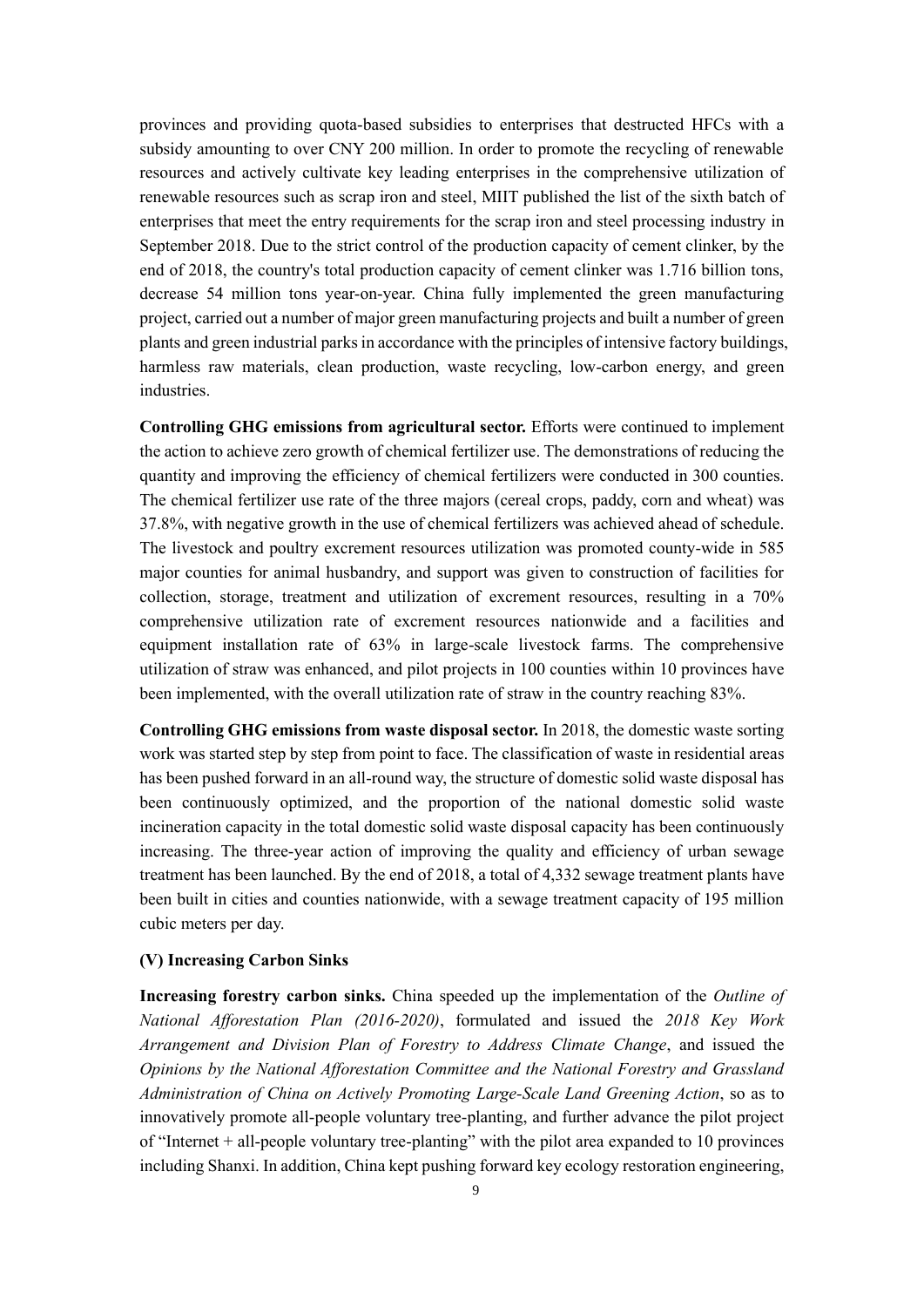such as the Grain for Green, the sandstorm source control of Beijing and Tianjin, integrated control of stony desertification, construction of shelterbelt networks in the Three Norths, the Yangtze River and Pearl River Basins and coastal areas. The National Forestry and Grassland Administration (NFGA) issued the *Notice on Accelerating the Preparation of Forest Management Plans* and the *Specifications for the Preparation of County-level Forest Management Plans* to implement the first batch demonstration projects (18 in total) for precision improvement of forest quality and to start the second batch demonstration projects (30 in total). In 2018, forests planted in an area of 7.267 million hectares and cultivated in 8.667 million hectares. The national forest coverage rate reached 22.96% and the forest stock reached 17.56 billion cubic meters, making China the largest contributor to the global green area. China fully protected natural forests and grassland resources, completed construction of 385,000 hectares of public welfare forests and cultivation of reserve forest resources, and 1.753 million hectares of natural forests cultivation.

**Increasing grassland carbon sinks.** Efforts were made to strengthen grass land protection, and continued to implement grassland ecology remediation projects such as returning grazing land and cultivated land to grass land and governance of reclaimed grassland at farming-pastoral zone. China fully implemented the system of grazing land prohibition and resting, the system of balancing forage and animal, and the policy of subsidies and incentives for grass land ecological protection, with the areas of grazing land prohibition and balancing forage and animal across China stabled at 80 million hectares and 173 million hectares respectively. In 2018, the comprehensive vegetation coverage of grassland nationwide reached 55.7%, 0.4% higher than the previous year. The protection of desert vegetation was strengthened. The *Measures for Supervision and Administration of Construction Activities such as Railway and Highway Construction within the National Closed Zones for Preservation of Desertified Land* was formulated to strengthen the construction of the sanctuary of desertification land. In 2018, a total of CNY 200 million was spent on the construction of closed zones for preservation of desertification land, with six new closed zones of 120,000 hectares added. The total area of closed zones for preservation of desertification land nationwide reached 1.663 million hectares, and 16 national desert parks were approved. China continued to enhance the infrastructure and capacity construction of national nature reserves. Seven ministries, including MEE and MNR, have jointly launched the "Green Shield 2018" special supervision and inspection campaign for national nature reserves. NFGA has carried out a large-scale inspection campaign for nature reserves nationwide.

**Increasing other carbon sinks such as wetlands.** In 2018, an investment of CNY 300 million within the budget of the Central Government was arranged for wetland protection projects and a total of CNY 1.6 billion of wetland fiscal subsidy of the Central Government was arranged. China restored 71,300 hectares of degraded wetlands and returned 20,000 hectares of farmland to wetland. Besides, 112 national wetland park pilots passed the acceptance, 6 cities were among the world first batch cities awarded the title of "international wetland city", and thirteen places such as Yunnan have released 541 provincial-level important wetlands. In 2019, the wetland protection law was officially included in the *Legislation Plan of the Standing Committee of the Thirteenth National People's Congress*. All provinces (regions and municipalities) across the country have issued provincial institution programs for wetland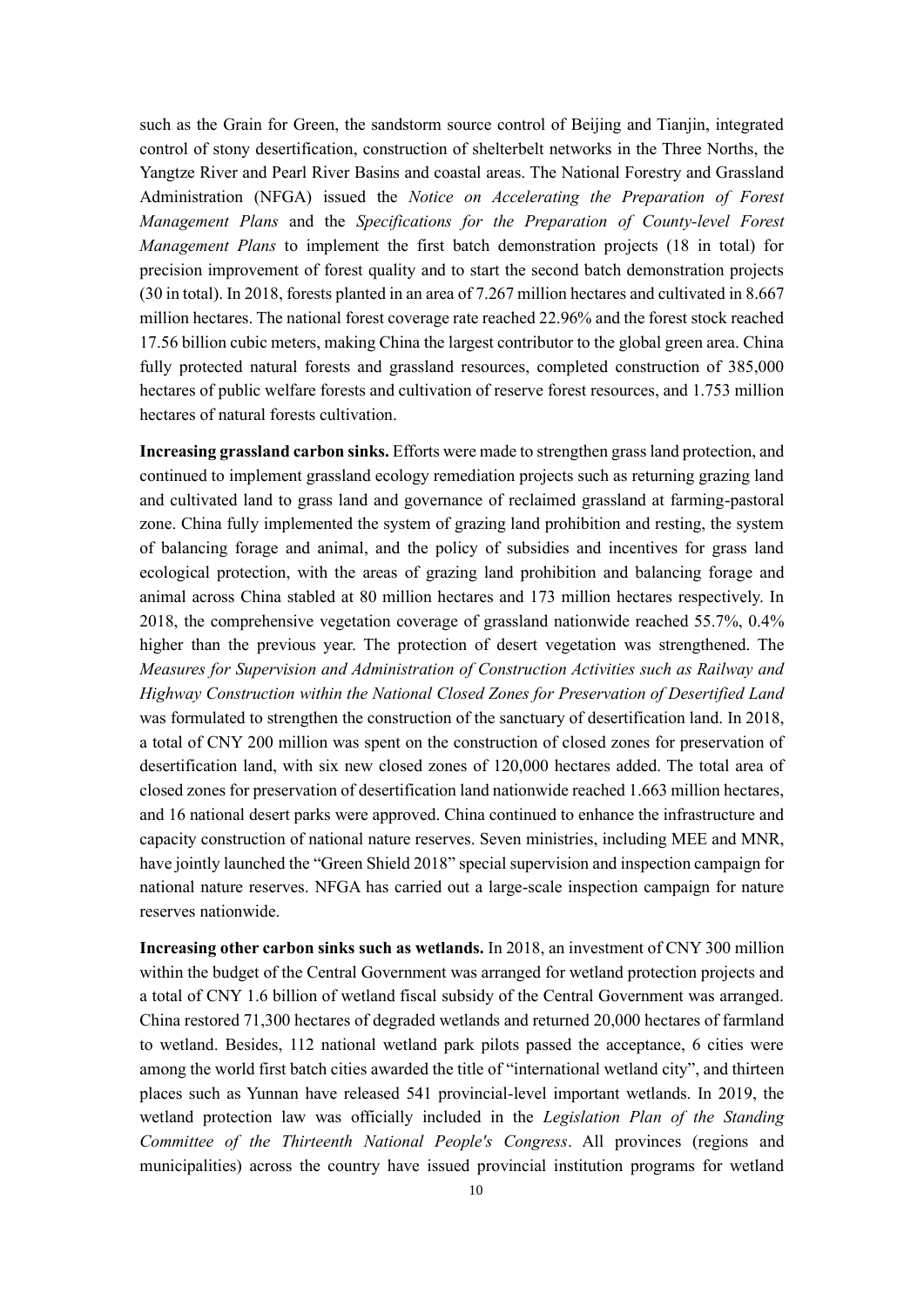protection and restoration. The *Program for Returning Farmland to Wetlands in Yangtze River Economic Belt* was prepared, and the *Opinions on Further Strengthening the Construction and Management of Wetland Park* was drafted. MNR has actively explored methods to increase karst carbon sinks, including artificial afforestation and grass planting, soil improvement, irrigation with exogenous water, and cultivation of aquatic plants. In terms of the investigation into marine carbon sinks, the Ministry of Agriculture and Rural Affairs (MARA) organized the research of fishery carbon sinks.

# <span id="page-13-0"></span>**(VI) Strengthening the Coordinated Control of GHG and Air Pollutants**

In 2018, the functions of addressing climate change and emission reduction were assigned to the newly established MEE, which strengthened the overall coordination of ecological and environmental protection. This is an important institutional arrangement of the Central Committee of the CPC and the State Council to further enhance the synergy between addressing climate change and the prevention and control of environmental pollution, as well as to strengthen the integrity of ecological and environmental protection. In June 2018, the State Council issued the *Three-Year Action Plan on Winning the Battle for the Blue Sky*, setting out the requirements for coordinated control of GHG and air pollutants. In May 2019, MEE issued the *China Environmental Status Bulletin 2018*, which incorporated relevant data information on GHG emission control. In June and July 2019, MEE issued the *Comprehensive Control Plan for Volatile Organic Compounds in Key Industries* and *Comprehensive Control Plan for Air Pollution in Industrial Kilns and Furnaces* to jointly control GHG emissions while promoting air pollution control. China actively carried out the capacity building of the ecological and environmental system to address climate change, and promoted the coordination and integration of data collection, statistics, monitoring and other related work areas.

#### <span id="page-13-1"></span>**(VII) Low-Carbon Pilots and Local Actions**

**Deepening provincial and municipal low-carbon pilot demonstration.** The pilot provinces and municipalities earnestly implemented various tasks and requirements put forward by the country and strengthened the organizational guarantee for low-carbon development. Some pilot projects explored the establishment of total carbon emission control institution, carbon emission assessment institution for major projects, and low-carbon product standard labeling and certification institution, with a number of supporting policies promulgated. All pilot provinces and municipalities have carried out regional GHG inventory development, strengthened fundamental capacity building such as GHG emission inventory and the statistical and accounting system, and some cities have built carbon emission data management platforms. Some pilot areas advocated a green and low-carbon lifestyle and consumption patterns through carbon credits, carbon emission trade coins, carbon credit cards, carbon Generalized System of Preference (GSP) and other means to cultivate a social fashion of low-carbon life, which have achieved positive results in promoting low-carbon development. The overall carbon intensity in the pilot areas dropped faster than the national average.

**Increasing support for carbon capture, utilization and storage (CCUS) technology.** In terms of policies and regulations, the Ministry of Science and Technology (MOST) issued *Technology Roadmap on Carbon Capture, Utilization and Storage in China (Edition 2019)* to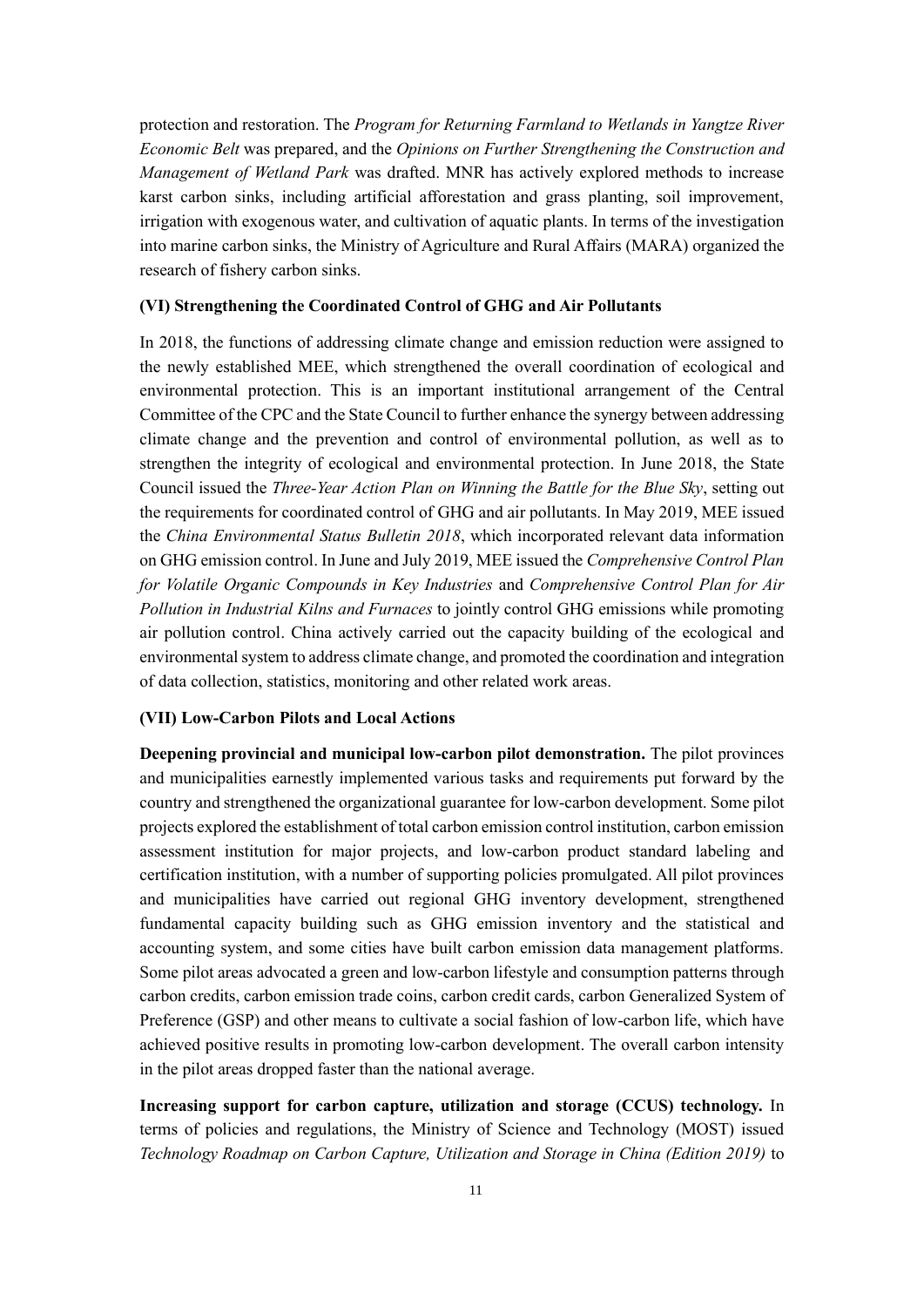systematically and orderly deploy the development of China's CCUS technology. In terms of technology research and development, more than 10 CCUS research and development projects and demonstration projects were supported by the national key research and development plan in 2019. In terms of technology application and promotion, dozens of CCUS demonstration projects have been completed by August 2019, greatly strengthening the engineering practice ability. In terms of capacity building, a CCUS special committee has been established under the Chinese Society for Environmental Sciences (CSES). Through the China CCUS Industry Innovation Alliance, multilateral and bilateral cooperation were actively carried out and efforts were made to build an international cooperation platform for CCUS industry-universityresearch integration.

**All regions actively promote low-carbon development.** By June 2019, 9 provinces (regions and municipalities) have put forward a clear overall carbon emission peak time in their provincial work plan for GHG emission control during the  $13<sup>th</sup> FYP$  Period. Some provinces (regions and municipalities) have put forward peak year targets for key areas, pilot cities or major industries according to their respective situations and have carried out studies on carbon emission peak reaching. Some regions have issued three-year action plans for low-carbon development. Hebei Province has issued the *Implementation Plan for Carbon GSP Pilot Work in Hebei Province* to promote the development of carbon GSP work. Shenzhen City and Jinan City have launched a "double-reach" study on peak-reaching of both urban carbon emissions and pollutant emissions to explore a win-win path for coordinated governance and development.

# <span id="page-14-0"></span>**II. Climate Change Adaptation**

Since 2018, continued efforts have been made to advance the cause of adapting to climate change and positive progress has been made in agriculture, water resources, forests and other ecosystems, coastal zones and coastal ecosystems, human health, comprehensive disaster prevention and mitigation, risk control and early warning of climate disasters and international cooperation on adaptation to climate change.

#### <span id="page-14-1"></span>**(I) Agriculture**

Policy documents including *National Agricultural Modernization Plan (2016-2020)* were promulgated to actively response adverse effects on agricultural production caused by climate change-induced drought and flood, sudden outbreaks of plant diseases and insect pests, and extreme climate events. The localities are actively developing water-saving agriculture and promoting dry farming, drought-resistant and moisture-conserving adaptation technologies; making efforts to protect and improve the quality of cultivated land, and to increase soil organic matter by means of returning straw; vigorously improving the crop seed cultivation ability, and cultivating high temperature resistant, cold resistant and drought resistant varieties of crops with strong adaptability. The effective irrigated area of farmland in China has increased from 55.0 million hectares in 2005 to 68.1 million hectares in 2018.

#### <span id="page-14-2"></span>**(II) Water Resources**

Flood control and drought relief water conservancy projects were implemented to further improve the flood control, drought relief and disaster mitigation system, having successfully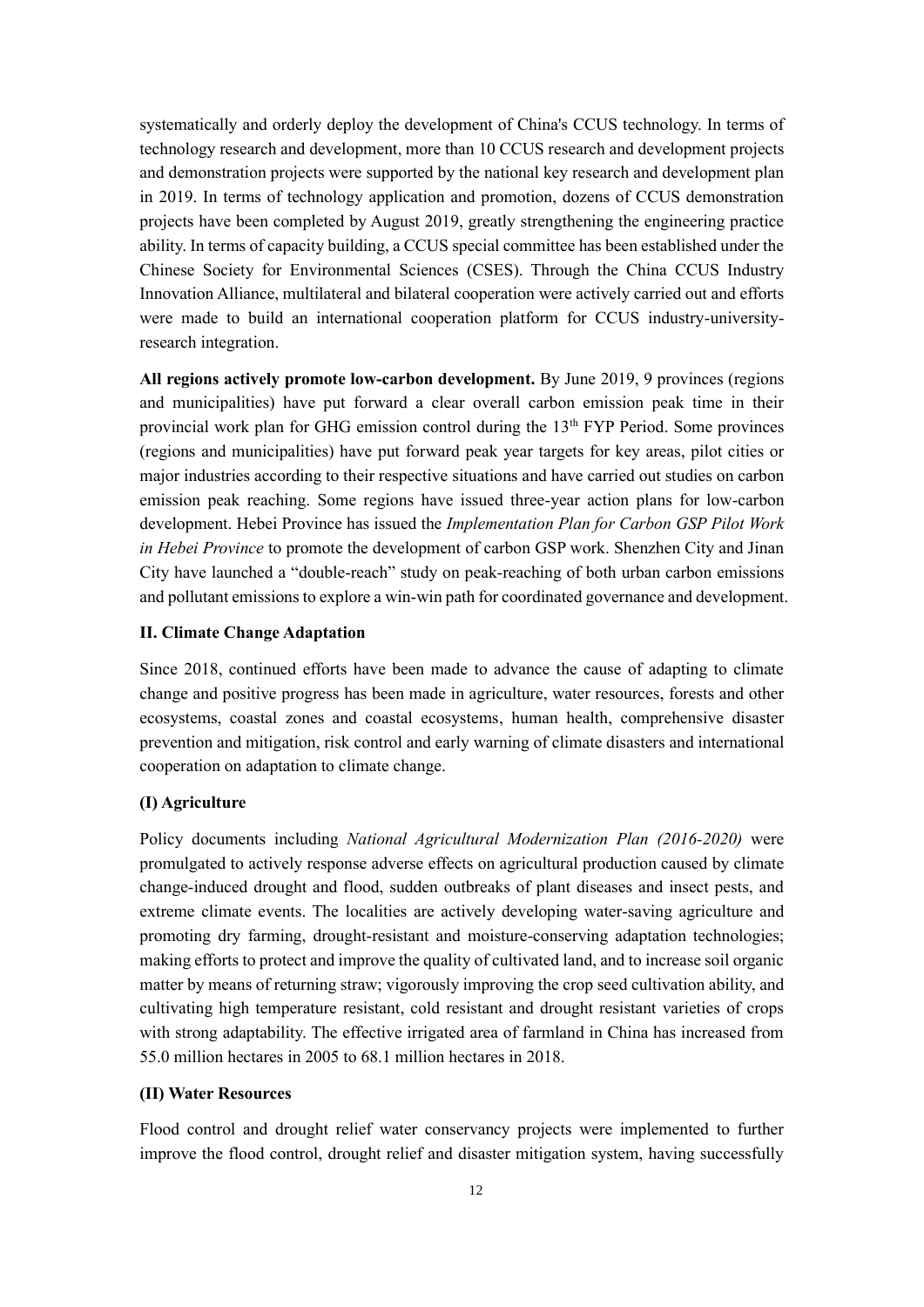responded to floods surpassing the warning level in many rivers of six major basins (the Yangtze River Basin, Yellow River Basin, Huaihe River Basin, Pearl River Basin, Song-Liao River Basin and Taihu Lake Basin), as well as droughts in Northeast, North China, Southwest, south of the Yangtze River and Yangtze-Huaihe Regions. Policy documents promulgated include the *Water Pollution Prevention and Control Action Plan*, *Water Function Zoning of National Key Rivers and Lakes (2011-2030), Opinions on Implementing the Strictest Water Resources Management System*, and *Action Plan on Industrial Water Saving in Beijing-Tianjin-Hebei Region*; the *National Water Saving Action Plan* was issued and implemented; the strictest water resources management system was implemented nationwide, with four-level river chief system involving the provincial, municipal, county and township levels established for overall planning of water resources protection, river and lake shoreline management, water pollution prevention and control, water environment management, water ecological restoration and law enforcement supervision; the hydrological and water resources monitoring system was promoted and improved to strengthen surface water and groundwater monitoring, enhance water resources analysis, evaluation, prediction and forecast. The construction of a water-saving society was speeded up across the country, with the first batch of counties (districts) (65 in total) having met the standard for the construction of a water-saving society, where major water-saving actions were implemented such as agricultural water saving and production increase, industrial water saving and efficiency increase, and urban water saving and consumption reduction. Comprehensive treatment and protection of water resources were launched throughout the country, to promote the construction of key water source projects, strengthen hygienic supervision and monitoring of drinking water, and improve the water supply guarantee ability of urban and rural areas. The water resources allocation pattern in China was further optimized. By June 2019, the Phase I project of the Project of South-to-North Water Diversion Middle Route had supplied 20.9 billion cubic meters of water to the north accumulatively, including 1.96 billion cubic meters of ecological water replenishment. Water security was further strengthened, with rural drinking water security having been basically addressed. The urban sewage treatment rate has increased from 82.3% in 2010 to 95.49%.

#### <span id="page-15-0"></span>**(III) Forestry and Other Ecosystems**

First, strengthen forest ecology protection. According to *the 13th Five-Year Plan for Forestry Development*, *Forestry Action Plans to Adapt to Climate Change (2016-2020)*, and the key points of the forestry five-year action in response to climate change, the afforestation ratio of fire-resistant, drought /humidity-resistant, pest-resistant, and extreme temperature-resistant tree species were increased, the forest cultivation and management mode adapted to climate change was promoted, and the protection of forests and natural forest resources was strengthened. More efforts were made in the monitoring and prevention of forest disasters such as fire hazard and pest invasion, to enhance the adaptability and resilience of forestry ecosystem to climate change.

Second, promote the positive cycling of the grassland ecology. In top-down designs of grassland sector such as the *13th Five-Year Plan for National Grassland Protection, Construction and Utilization* and the *Plan for Recuperation of Cultivated Land, Grassland, Rivers and Lakes (2016-2030),* China emphasized adaptation to climate change factors, made efforts to change the production mode of grassland animal husbandry, and expanded the conversion of farmland,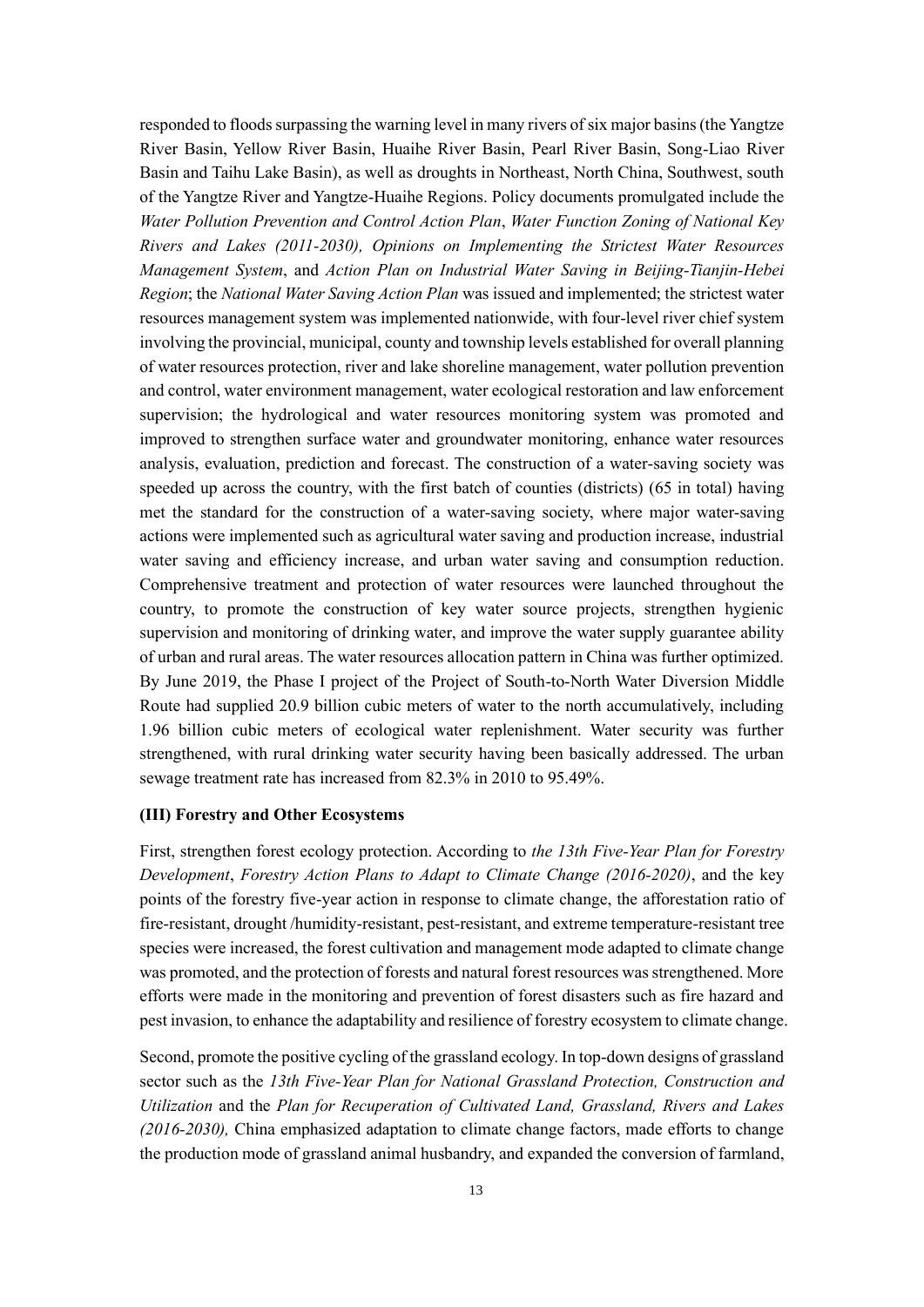forests and grasslands. From 2018 to 2019, MOF supported the implementation of subsidy awards for grassland ecological protection with the subsidy funds for agricultural resources and ecological protection, which were mainly used for grassland grazing prohibition subsidies and grassland-grazing balance awards.

Third, strengthen wetland protection and desertification control. Wetland restoration and comprehensive treatment projects were launched and the wetland protection system was further improved, so as to enhance wetland protection. Actions were taken for vegetation restoration in desertified areas, species protection in sandy areas, dynamic monitoring of desertification, and vegetation restoration in degraded lands, so as to promote comprehensive treatment of desertification, stony desertification and soil erosion and water loss.

Fourth, strengthen the ecosystem protection. The three control lines, namely, the red line for ecological protection, permanent basic farmland, and the urban development boundary, were subject to overall setting and implementation in the spatial planning of territory; the basic information platform for territorial space were consolidated; and the ecological security barrier system was optimized. Demonstration of comprehensive treatment of stony desertification was adopted; the technical system was established for karst ecological restoration, and a generalizable ecological industrial model was formed according to local conditions. At the same time, the preparation of the *National Master Plan for Momentous Project on Major Ecological Systems Protection and Restoration* was initiated. China has identified 14 pilot projects (the third batch) for ecological protection and restoration of mountains, waters, forests, fields, lakes, and grasslands. The quality and stability of the ecosystems were improved by stepping up efforts in ecological protection and restoration, improving the recuperation system of cultivated land, grasslands, forests, rivers and lakes, establishing a market-oriented and diversified ecological compensation mechanism, building ecological corridors and biodiversity protection networks, and implementing major ecological protection and restoration projects such as terrestrial wildlife protection, and nature reserve construction. In 2018, MARA continued to improve the marine midsummer moratorium system, achieving full coverage of the fishing moratorium system in seven key inland basins and fostering the perennial ban on fishing in key waters of the Yangtze River Basin. The protection of aquatic wild animals and their habitats was strengthened, with (rescue) action plans issued and implemented for six key species including sea turtles. In 2018, a total of 37 billion fingerlings and seedlings of aquatic organisms were released nationwide.

#### <span id="page-16-0"></span>**(IV) Coastal Zones and Coastal Ecosystems**

In order to implement the requirements of the *Marine Environment Protection Law of the People's Republic of China* and those set forth in the national planning and administrative regulations on marine industry, marine observation and forecast, disaster prevention and mitigation, etc., China intensified the penalties for marine environmental pollution, and strengthened the institutional construction with respect to marine adaptation to climate change; strengthened coastal ecological restoration and vegetation protection, built coastal forest shelter belts and tide-prevention engineering, and enhanced the ability of coastal zones and coastal ecosystems to resist climate disasters; enhanced the three-dimensional monitoring and forecasting of marine disasters such as storm surges, waves, sea ice, and coastal erosion, with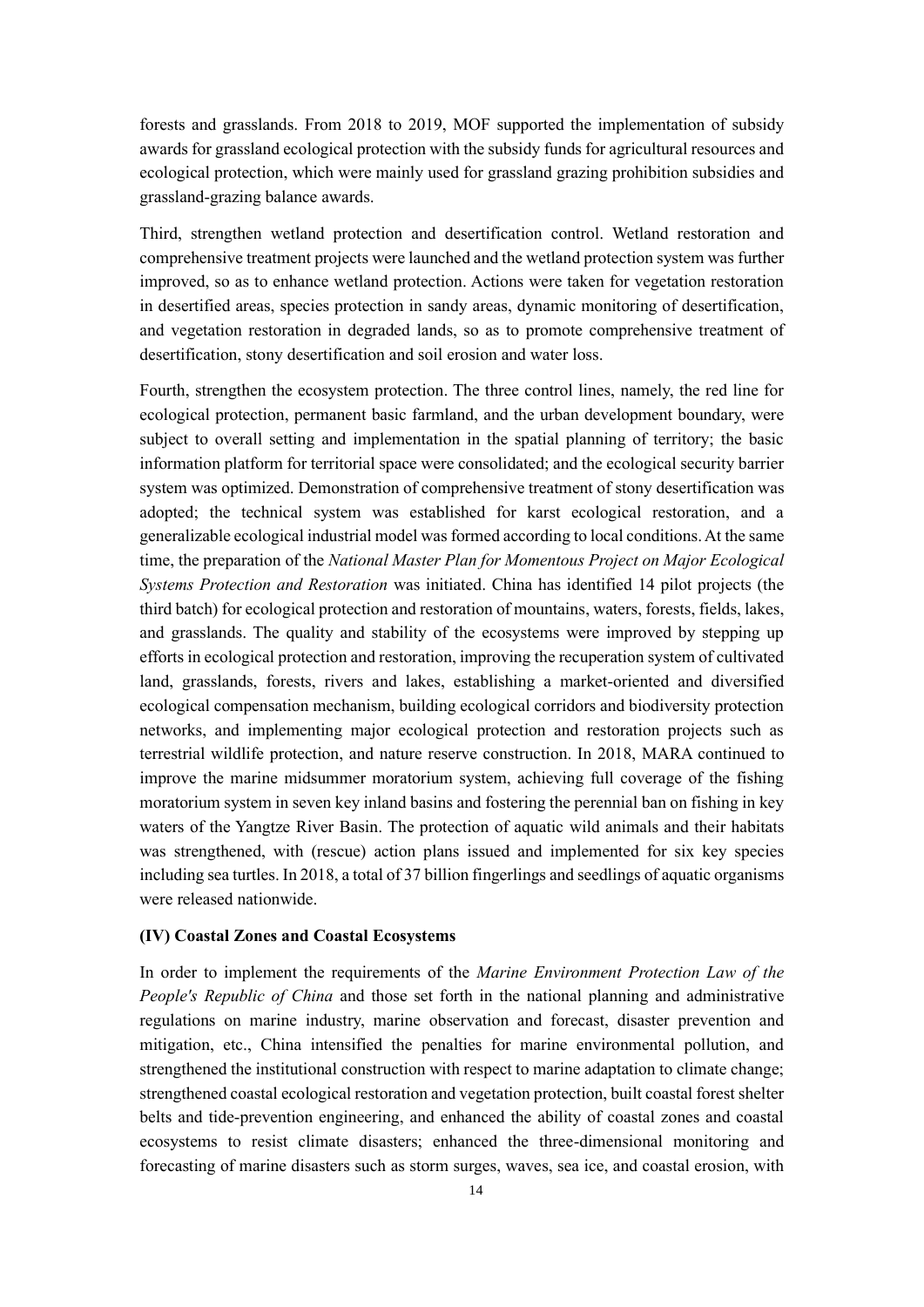the marine disaster early warning frequency increased significantly; issued technical guidelines for assessing areas vulnerable to sea level rise, and carried out vulnerability assessment of key areas such as coastal provinces and cities, sea level change impact investigation, and coastal erosion monitoring and evaluation; conducted a trend study on the long-term changes of marine disasters and environmental factors in China's coastal waters to predict the possible impacts of future climate change on marine disasters; worked on the monitoring of sea-air carbon dioxide exchange flux in sea areas under the jurisdiction of China to have initially grasped the sourcesink status of atmospheric carbon dioxide in different seasons there. China conducted research on marine ecosystem restoration and response to climate change, implemented mangrove restoration and coastal wetland restoration projects, and launched pilot work in terms of reforestation and sustainable utilization of abandoned shrimp ponds. China strengthened the protection and restoration of marine ecology by carrying out the "Blue Gulf" rectification campaign and the comprehensive treatment of Bohai Sea, promoting the restoration of ecological functions along the coastline and in island waters.

#### <span id="page-17-0"></span>**(V) Human Health**

China improved the government's public service ability and management level in adapting to climate change, promoted the establishment of health monitoring, investigation and risk assessment institutions and standard systems, and provided sound medical and health services in case of high temperature weather. It strengthened disease prevention and control, dynamic monitoring of epidemics and research on influencing factors closely related to climate change, and formulated public health emergency plans and rescue mechanisms in close relation to climate change induced epidemics such as the Middle East Respiratory Syndrome (MERS), human infection with H7N9 avian influenza, and dengue fever. In various provinces (regions and municipalities), pilots were designated for public place health hazard factors monitoring, and high-temperature heat wave and health risk early warning systems were established. China also strengthened research on people's health to adapt to climate change, organized human health protection programs in the context of adaptation to climate change to improve the public's ability to cope with extreme weather such as high-temperatures heat wave.

#### <span id="page-17-1"></span>**(VI) Comprehensive Disaster Prevention and Mitigation**

China strengthened research on the mechanism of how climate change affects the causing, occurrence, development and impact of natural disasters, firmly established the concept of disaster risk management and comprehensive disaster mitigation, and effectively enhanced the prevention, response and resolution of disaster risks. The Ministry of Emergency Management (MEM) explored and developed effective working mechanisms such as a flat organization and command mode for emergency response and rescue of national-level disasters and accidents, and an integrated operation mode for prevention, rescue and relief, having successfully responded to a series of major disasters such as super-strong typhoon Lekima, four dammed lake disasters on Jinsha River and Yarlung Zangbo River. Besides, attention was paid to strengthening the establishment of a comprehensive disaster risk monitoring, early warning and assessment systems, intensifying risk situation study and judgment, organizing the implementation of disaster risk investigation and key hidden danger identification projects, enhancing the overall planning and coordination of key natural disaster prevention and control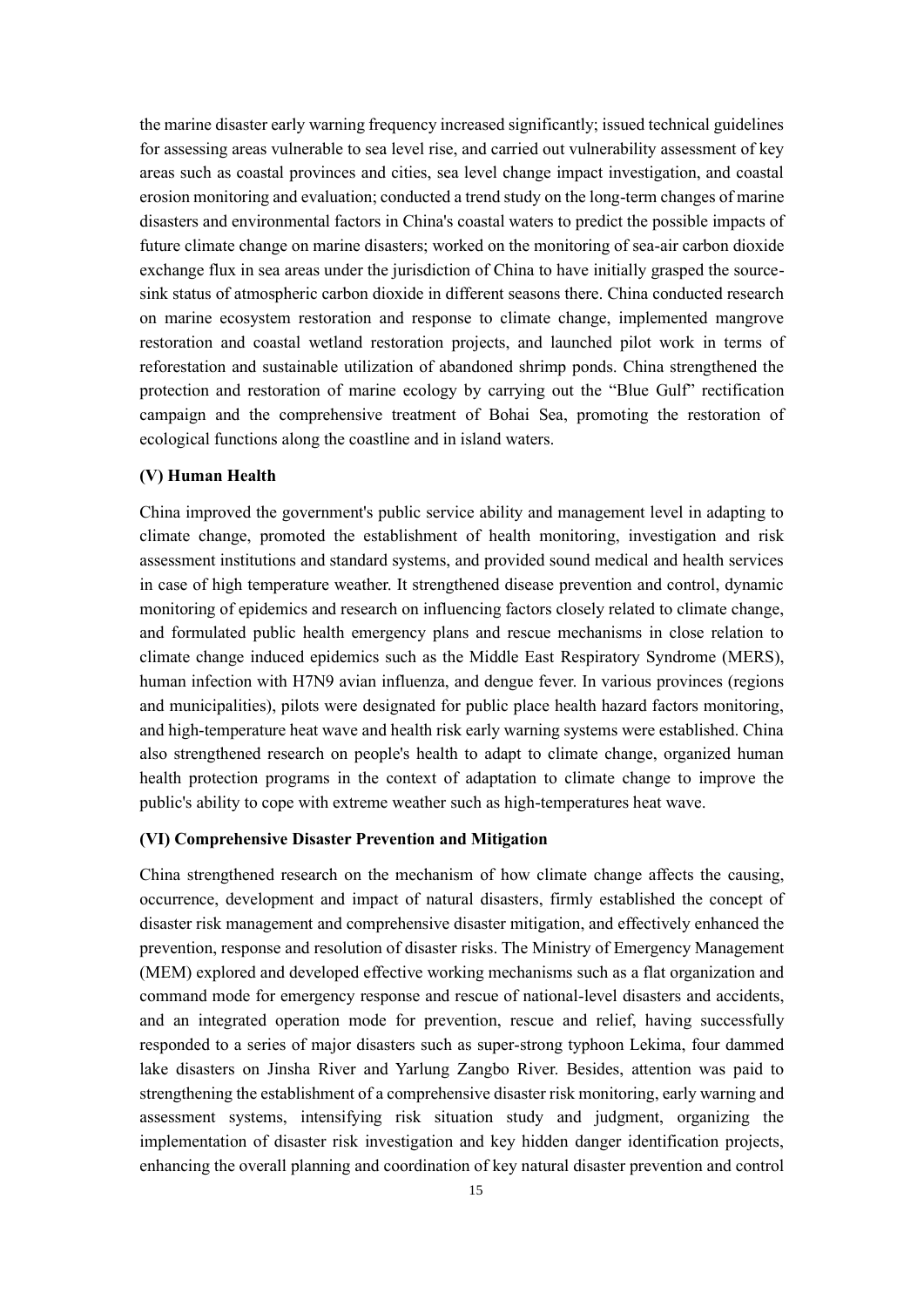projects, establishing national comprehensive disaster mitigation communities and demonstrative counties, and consolidating the grassroots foundation for adapting to climate change and its impacts.

# <span id="page-18-0"></span>**(VII) Risk Control and Early Warning of Climate Disasters**

China strengthened research on the impact of warming and wetting in the west on the improvement of ecological system and the utilization of water resources as well as the countermeasures. It promoted the forecast of extreme weather and climate events and measures to prevent and mitigate disasters such as high temperature heat wave, rainstorm, typhoon, forest fire and other disasters. It also accelerated study on sea level rise, storm surge and other disasters in coastal mega-cities, and the formulation of new long-term plans to prevent the aggravation of comprehensive disasters.

#### <span id="page-18-1"></span>**(VIII) International Cooperation on Climate Change Adaptation**

In October 2018, with the support of President Xi Jinping and Premier Li Keqiang, China, as a co-sponsor, promoted the launch and operation of the Global Commission on Adaptation. Li Ganjie, MEE, served as a member on behalf of China. In June 2019, the Global Center on Adaptation, which is the executing agency of Global Commission on Adaptation, established an office in Beijing, which was unveiled jointly by Li Keqiang, Premier of China, Mark Rutte, Prime Minister of the Netherlands, and Ban Ki-moon, former UN Secretary-General. In September 2019, MEE supported the activities of Global Commission on Adaptation in Beijing to publicize the report *Adapt Now: A Global Call for Leadership on Climate Resilience*.

#### <span id="page-18-2"></span>**III Planning Development and System Construction**

Since 2018, the Chinese government has achieved a series of positive results in strengthening the planning formulation, advancing institutional construction, and promoting the construction of the carbon trading market.

# <span id="page-18-3"></span>**(I) Strengthening Planning Formulation**

**Proactively planning medium and long-term targets with regard to climate change.** In 2018, MEE launched a research plan on overall thinking of the next phase on addressing climate change. It organized the research and preparation of the *Progress Report on Nationally Determined Contributions of China* and the *Mid-century Long-term Low Greenhouse Gas Emission Development Strategy*. These documents, on the basis of a summary of realization of "Nationally Determined Contributions (NDC)", analyze the current situation and overall trend of GHG emission control, and studied the main goals, implementation paths and supporting conditions of GHG emission control in China by the middle of the century.

**Strengthening the planning preparation to address climate change in various fields.** NEA conducted research on the development strategy of renewable energy for 2035 and 2050 to strengthen the top-down design for industrial development. In 2018, MNR of China issued the *Outline for the Technological Innovation and Development Planning for Natural Resources*, which incorporated climate change into the technological planning of natural resources. China Meteorological Administration (CMA) has completed the *Construction Planning on*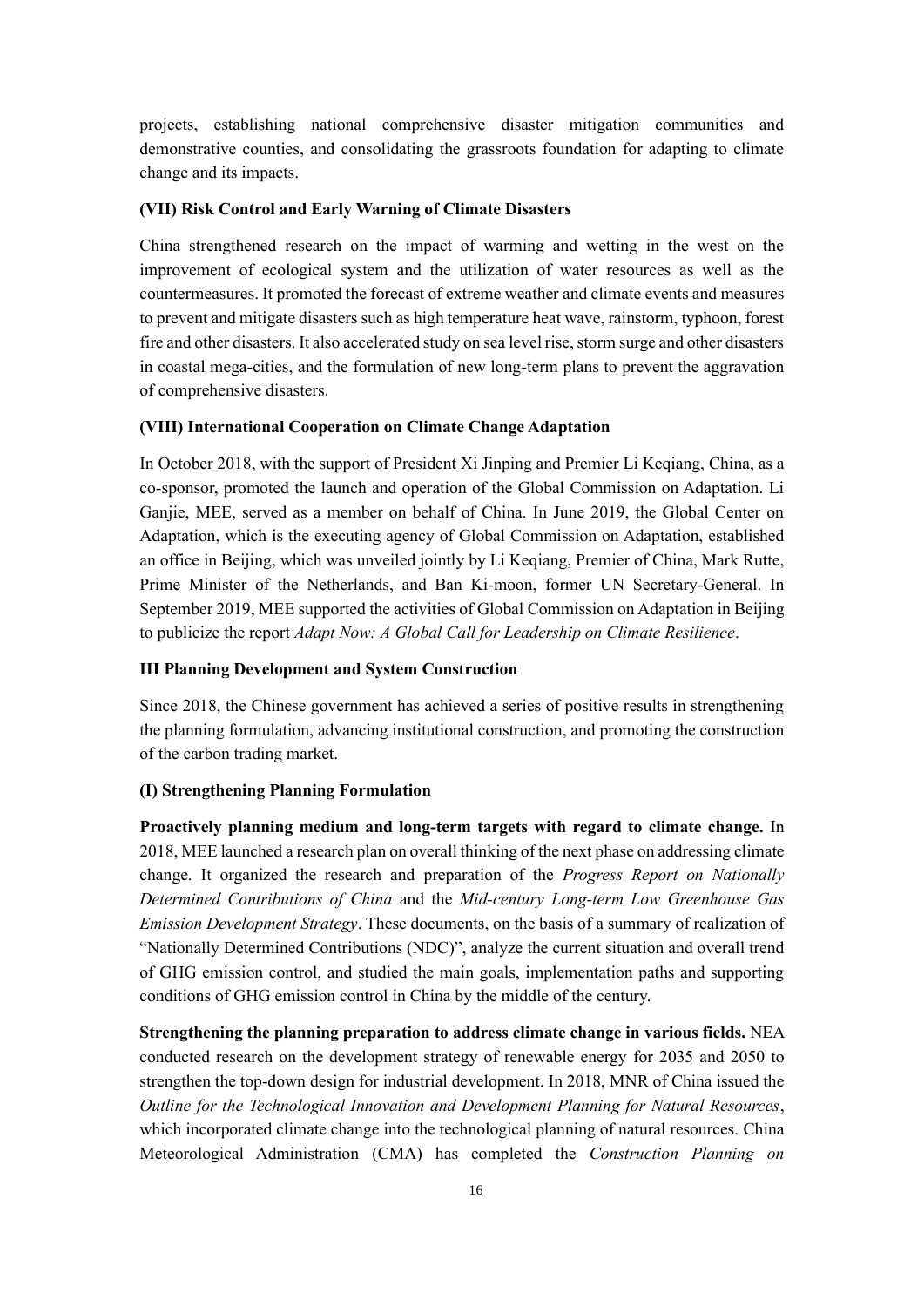*Meteorological Support Services for Ecological Civilization Construction* and issued relevant division schemes. NFGA has issued the *Long-term National Forestry and Grassland Research Base Planning (2018-2035)*, the *National Forest City Development Planning (2018-2025)*, and the *National Reserve Forest Construction Planning (2018-2035)*.

#### <span id="page-19-0"></span>**(II) Advancing Institutional Construction**

**Improving systems and mechanisms.** In July 2019, Li Keqiang, Premier of the State Council and head of the National Leading Group on Addressing Climate Change, Energy Conservation and Emission Reduction, chaired a meeting of the Leading Group to study and deploy the work on addressing climate change. In July 2018 and October 2019, the State Council adjusted the members of the Leading Group twice. MEE revised the assessment methods and scoring rules according to the assessment experience of carbon intensity reduction targets for the first two years of the *13th FYP* with consideration of the actual situation of organizational reform. Efforts to address climate change have been progressing steadily in various regions, and the chronological progress target of carbon intensity reduction for 2018 was well realized.

**Developing green finance.** The People's Bank of China (PBOC) guided and urged financial institutions to implement differentiated credit policies for industries with overcapacity by strengthening macro credit policies and other measures. It fostered financial institutions to actively innovate in financial products and services, guided them to improve green credit mechanism, and encouraged to launch green credit businesses. It promoted the issuance of green bonds, promulgated the *Notice by the People's Bank of China of Issues Concerning Strengthening the Supervision and Administration of Green Financial Bonds in the Duration (2018)* to strengthen management of green financial bonds in the duration, and issue the *Notice by the People's Bank of China of Supporting the Issuance of Green Debt Financing Instruments in Green Finance Reform and Innovation Pilot Zones*to continue to open up financing channels. In December 2018, PBOC and China Securities Regulatory Commission (CSRC) jointly promoted the establishment of the Green Bonds Standard Committee.

**Promote Climate Investment and Financing.** MEE, together with the relevant departments, closely follows the needs of the Peaking Action and the realization of NDC, based on the financial system to make a systematic response to China's climate change policies and goals, and accelerate the improvement of climate investment and financing policies and standards. In August 2019, MEE and the People's Bank of China, the Banking Regulatory Commission, NDRC, MOF and other relevant departments promoted the establishment of the CSES climate Investment and Financing Professional Committee, establishing a good platform for the exchange of information in the field of climate investment and financing, industry and financial docking and international cooperation. In October 2019, the first International Symposium on climate investment and financing was successfully held in Beijing.

#### <span id="page-19-1"></span>**(III) Promoting the Construction of Carbon Market**

**Steadily pushing forward the construction of national carbon market.** MEE accelerated the construction of the national carbon trading system in terms of establishing and perfecting the institutional system, constructing basic support system, and carrying out capacity building. It has been actively promoting the legislative process of the *Provisional Regulations on the*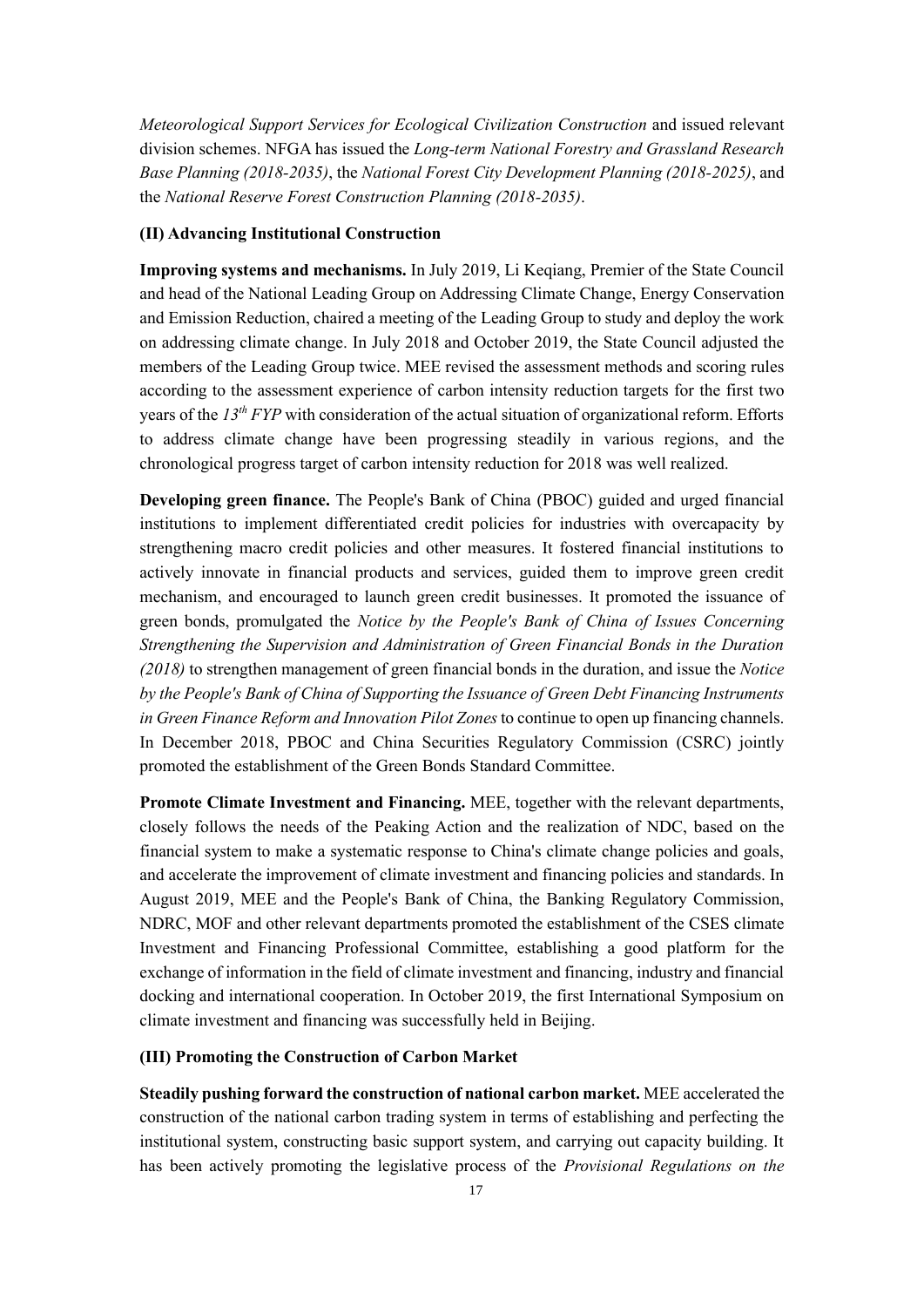*Administration of Carbon Credit Trading*, widely listen to and absorb the opinions of all parties and improve the provisions. In addition, it has actively studied and drafted the *National Scheme for Total Quotas Setting and Quotas Allocation of Carbon Credits*, *Technical Guidelines for Quotas Allocation in Power Generation Industry*, as well as supporting policies and regulations including the management measures for reporting, auditing, and trading of GHG emissions of key emission units. Issued the *Notice on Doing a Good Job in the 2018 Carbon Emission Report and Verification and Emission Monitoring Plan Preparation*, requiring all provinces (autonomous regions, municipalities) to organize key emission units to continue their carbon emission data monitoring, reporting and verification. The construction of the national carbon market registration system and trading system was steadily advanced. In May 2019, *MEE* issued of the *Notice on Effective Submitting of the List of Key Emission Units from the Power Generation Sector in the National Carbon Credit Trading Market and Relevant Materials*, organizing the provincial-level competent department to submit the lists and account opening data of units to be included into the national key emission units from the power sector in the carbon market, thus laying a solid foundation for the account opening in the registration and trading systems, quota allocation, carbon market test run and online trading.

**Continuing to deepen the construction of pilot carbon markets.** The pilot carbon markets in Beijing, Tianjin, Shanghai, Chongqing, Hubei, Guangdong and Shenzhen have begun to take shape and have shown initial results in reducing emissions. The institutional system has been deepened in the pilot carbon markets, gradually expand the coverage, exploring methods to optimize quota allocation, improve technical specifications and data quality management of carbon emission monitoring, accounting, reporting and auditing strengthen comprehensive measures like management of honoring an agreement. Pilot carbon market emissions reductions are beginning to bear fruit. Up to June 30, 2019, the quota trading in the pilot carbon markets in seven provinces and municipalities had been running smoothly, with a cumulative spot goods trade volume of the quotas approximating to 330 million tons of carbon dioxide, and a cumulative trade amount approximating to CNY 7.11 billion.

**Proactively promoting reform in the trading mechanism for Chinese Certified Emission Reduction (CCER) of GHG gases.** MEE organized reform in the trading mechanism for CCER of GHG gases based on the relevant requirements of the State Council "to delegate power, improve regulation, and upgrade services". CCER was actively involved in the offsetting with agreement honoring in pilot carbon markets. By August 2019, about 18 million tons of carbon dioxide had been used in the pilot carbon market for quota offsetting with agreement honoring, accounting for about 22% of the total registered issued CCER. In June 2019, the *Implementation Guidelines for Carbon Neutrality of Large-Scale Events (Trial)* was issued, which standardized the basic principles, evaluation methods, relevant requirements and procedures for implementing carbon neutrality in large-scale events, and laid a foundation for promoting CCER to be used in "carbon neutrality" in large-scale events and ecological poverty alleviation.

#### <span id="page-20-0"></span>**IV. Strengthening Basic Capacity**

Since 2018, the Chinese government has continuously improved the basic capabilities to address climate change by further enhancing the construction of the GHG statistical and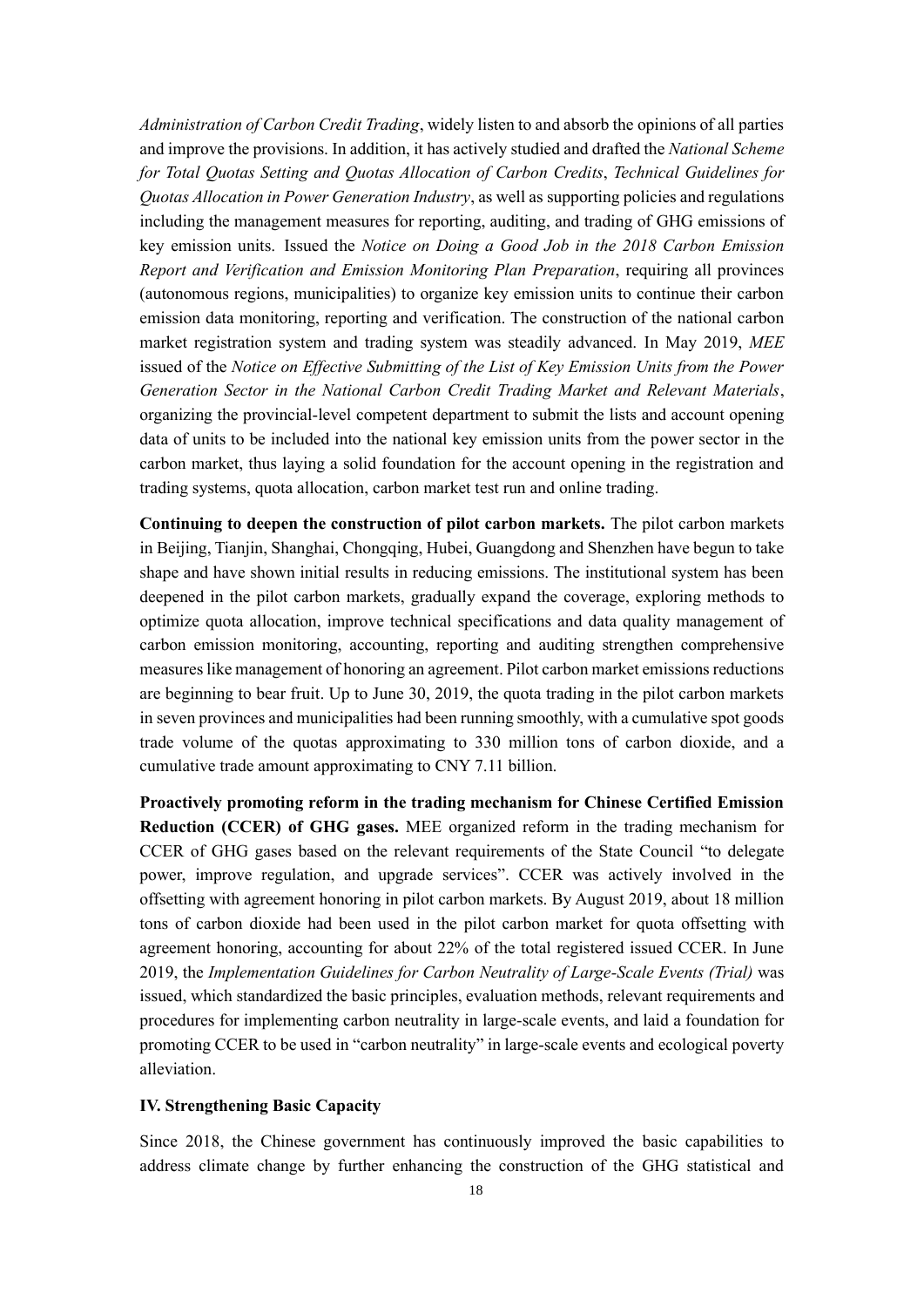accounting system and strengthening scientific and technological support and discipline construction.

# <span id="page-21-0"></span>**(I) Enhancing the Construction of GHG Statistical and Accounting System**

**Improving the basic statistical system for GHG emissions.** Implementation of the *Opinions on Strengthening the Statistics for Addressing Climate Change continued*, NBS has established the *Statistical Report System for Addressing Climate Change (Statistics Yearbook 2018)* and the *Demand Schedule of Statistics on Addressing Climate Change for the Comprehensive Statistical System of the Government*. The reduction rate of CO<sub>2</sub> emission per CNY 10,000 GDP nationwide was once again included in the *Statistical Communique of the People's Republic of China on the 2018 National Economic and Social Development.* NFGA accelerated the construction of the national forestry carbon sinks measurement monitoring system, formulated and issued the *Notice on Launching the Construction of the National Forestry Carbon Sinks Measurement Monitoring System in 2018*, and prepared the *Technical Specification for the Survey of Forest Ecosystem Carbon Pool* and other standards*.*

**Advancing GHG inventory compilation and emissions accounting.** MEE organized relevant departments and experts to prepare and complete the *Third National Communication on Climate Change of the People's Republic of China* and the *Second Biannual Update Report on Climate Change of the People's Republic of China*, which were submitted to the United Nations in June 2019. In October 2018, MEE organized provincial joint review of GHG inventory for 2012 and 2014.

**Pushing ahead corporate GHG emissions data reporting.** In January 2019, MEE issued the *Notice on Efficiently Launching the Carbon Emission Reporting and Inspection and Emission Monitoring Planning of 2018*, requesting eight major industries, such as power generation, steel, and cement, to carry out 2018 reporting of corporate GHG emissions data, so as to provide data basis for carbon emission quota allocation and enterprise honoring an agreement. SAMR approved the release of two national standards, *Requirements of the Greenhouse Gas Emissions Accounting and Reporting - Part 11: Coal Production Enterprise* and *Requirements of the Greenhouse Gas Emissions Accounting and Reporting - Part 12: Textile and Garment Enterprise*. In December 2018, CAAC issued the *Interim Measures for CO<sup>2</sup> Emission Monitoring, Reporting and Auditing Management of Civil Aviation Activities*, laying an important foundation for civil aviation enterprises to participate in domestic and foreign market-based emission reduction mechanism.

# <span id="page-21-1"></span>**(II) Enhancing Scientific and Technological Support**

**Conduct basic scientific research.** Since 2018, MOST has deployed a series of projects of basic scientific research in the field of climate change. MOST, Chinese Academy of Sciences (CAS), CMA, and Chinese Academy of Engineering (CAE) jointly led the compilation of the *National Assessment Report on Climate Change.* CMA has been working on research and development of global and regional climate model, initially establishing the high-resolution global climate model; it participated in the sixth phase of inter-comparison of global climate model; it has been promoting the development of integrated assessment model of climatic change, completing the projection of drought, extreme precipitation and extreme temperature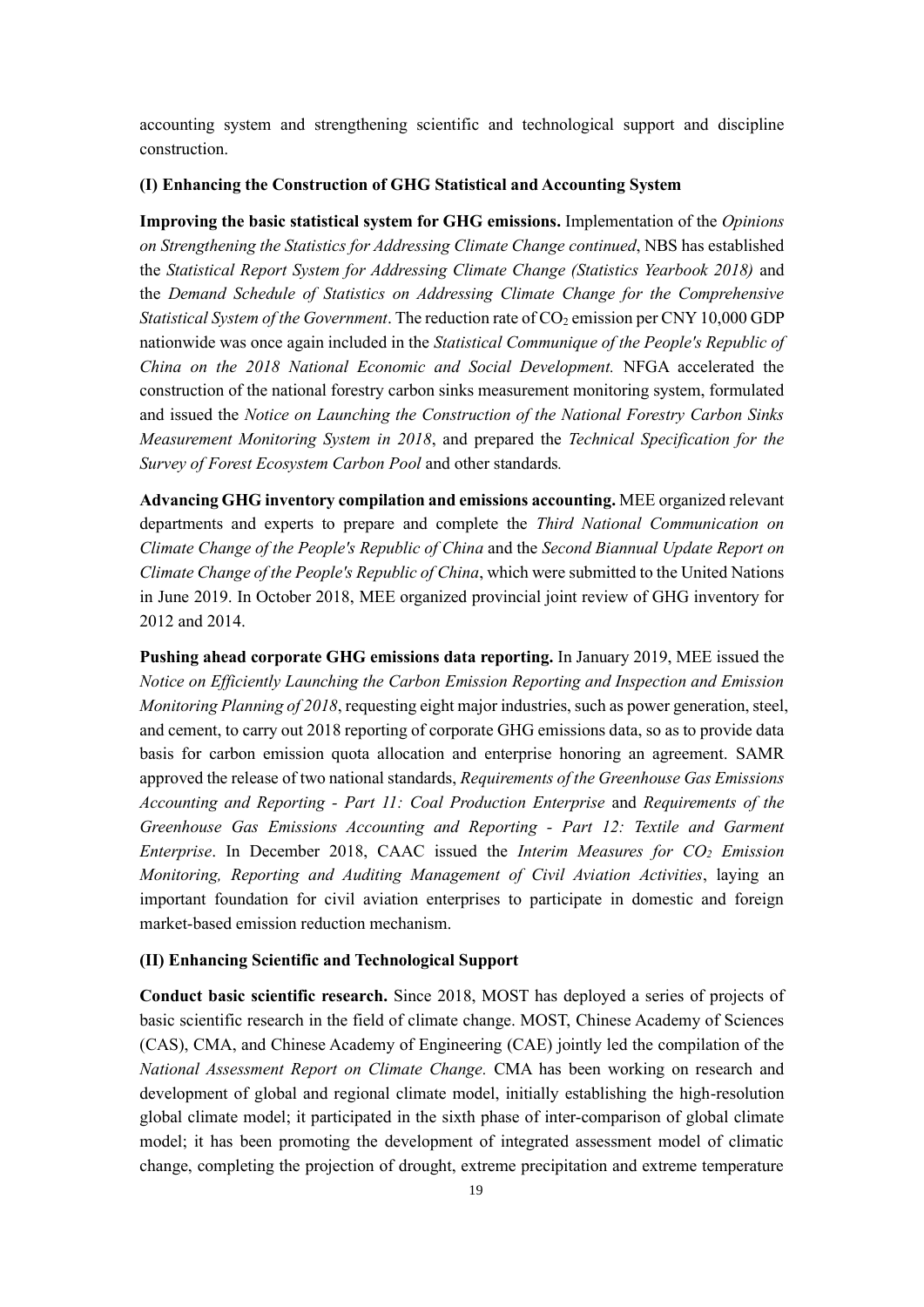change in case of temperature rise of 1.5℃ and 2℃, and the associated social-economic risk assessment, with new progress made in the study of the trend of climate change and attribution of extreme events. CAS launched strategic leading science and technology projects such as revolutionary clean energy key technology and demonstration, CAS Earth, Pan-Third Pole World Environmental Change and Green Silk Road Construction, and "Beautiful China" Science and Technology Project on Ecological Civilization Construction. By the end of 2018, a major national science and technology infrastructure - earth system numerical simulation device, was launched, which would greatly improve China's long-term climate change prediction capability.

**Strengthening the research and application of low-carbon technology.** NEA accelerated the popularizing and application of flexible charging technology, strengthened key technological innovation in wireless charging and intelligent charging as well as equipment development, so as to get prepared technologically. MOST launched the preparation of the third batch of *List for Popularizing Transformation of Energy-Saving, Emission Reduction, and Low-Carbon Technological Achievements* and has initially screened 77 technological achievements. NFGA released *100 Key Forestry Technological Achievements for Popularizing 2018.* The Ministry of Education (MOE) issued the *Notice on Announcing the List of First Batch Higher Education Institutions Authenticated as Bases for Scientific and Technological Achievements Transformation and Technology Transfer,* by which 47 higher education institutions including Tsinghua University were authenticated. supporting and encouraging higher education institutions to actively promote industrialization of green and low-carbon, clean and environmentally- friendly and energy-related technology and strengthen application demonstration.

**Actively participating in international cooperation in climate change sciences.** CMA continued to play the leading role of the domestic department as a member of the Intergovernmental Panel on Climate Change (IPCC), and actively organized and participated in the preparation and review of reports such as *2019 Refinement to the 2006 IPCC Guidelines for National Greenhouse Gas Inventories, Climate Change and Land*, and *Ocean and Cryosphere in a Changing Climate* during the sixth assessment cycle of the IPCC. In conjunction with relevant departments, CMA recommended candidates for the authors of the three working group reports to the IPCC, and finally 38 experts were selected, laying a good foundation for further participation in the sixth assessment report of the IPCC.

#### <span id="page-22-0"></span>**(III) Strengthening Disciplines Construction**

The establishment of the CCUS and Climate Investment and Finance Association under the CSES further strengthened technical support and academic exchanges. MOE enhanced the construction of relevant disciplines in the field of climate change. In 2018, MOE issued China's first *National Teaching Quality Standards for Regular Undergraduate Education*, clarifying the connotation, disciplinary base and talents cultivation orientation of Atmospheric Sciences and Energy-related majors. It launched dozens of national-level Massive Open Online Courses related to climate and new energy such as Meteorology, Climate Change and Human Society, which are open to college students and social learners. Up to now, there are 29 undergraduate specialties in connection with Atmospheric Sciences in China, including 17 under Atmospheric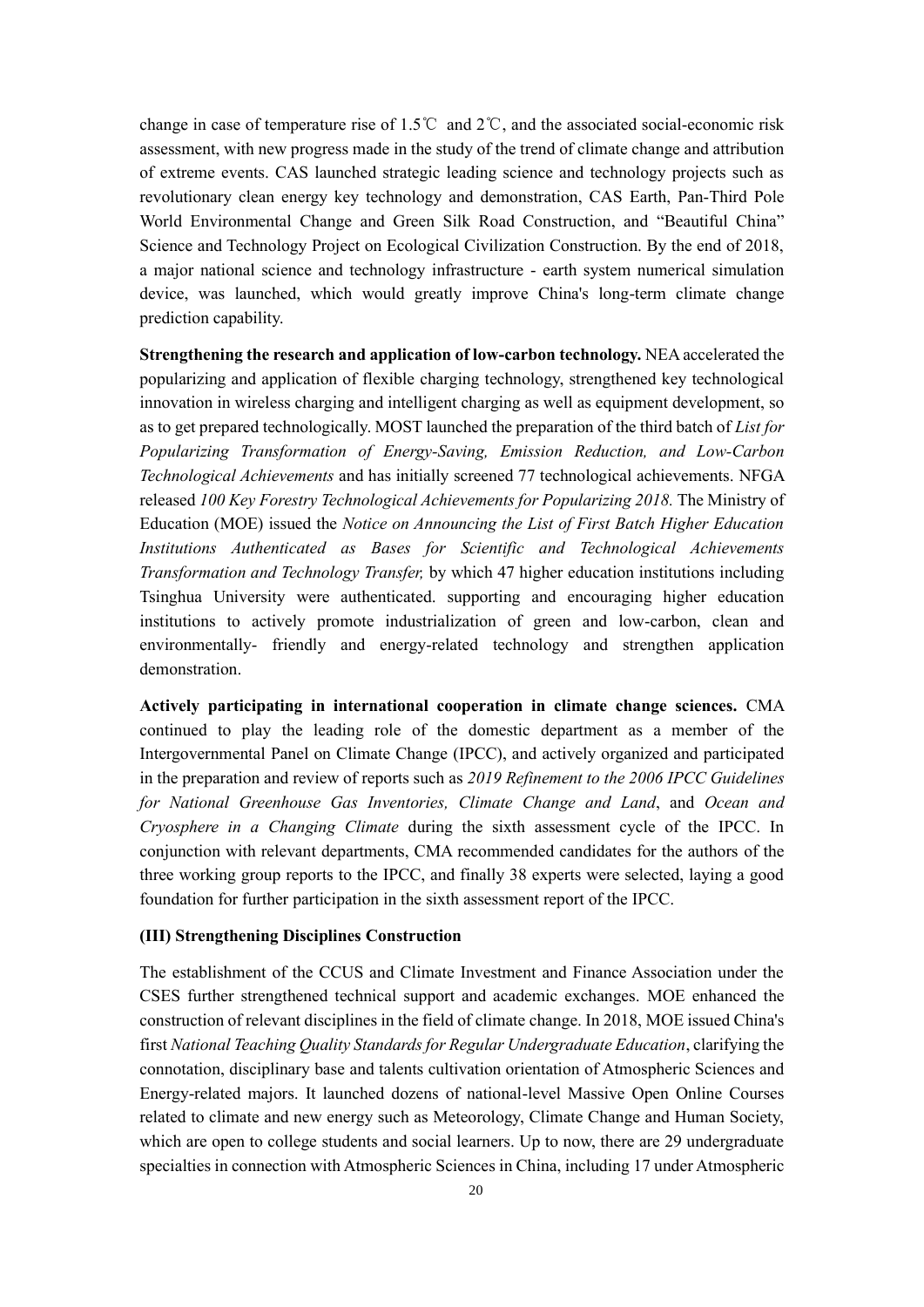Sciences and 12 under Applied Meteorology; there are 176 undergraduate specialties in connection with New Energy, including 67 under New Energy Materials and Devices, 91 under New Energy Science and Engineering, and 18 under Energy and Environmental Systems Engineering.

# <span id="page-23-0"></span>**V. Broad Social Participation**

Since 2018, a green and low-carbon development pattern with broad social participation has been formed by guidance of the Chinese government, using multi-media communication, and encourage enterprises and citizens to take active actions.

#### <span id="page-23-1"></span>**(I) Active Government Guidance**

MEE and relevant departments carried out the National Low-Carbon Day publicity activities with the theme of "Low-carbon activities to protect the blue sky", and co-hosted Low-Carbon Day publicity activities with the People's Government of Jiangxi Province. MEE continued to carry out the thematic practice activity, "Beautiful China, I'm the Practitioner", demonstrated the progress and achievements of the government and the social circles in improving lowcarbon development, and practicing green lifestyles, and publicized green and low-carbon concepts; it organized the training seminar with the theme of "Addressing Climate Change and Capacity Building for Low-Carbon Development" for officials at the departmental level in a ministry or a provincial government to enhance the awareness and understanding of the provincial-level ecology and environment departments of addressing climate change. NDRC, together with relevant departments, carried out the National Energy Conservation Publicity Week with the theme of "Saving Energy for Green Development" and released the *Action Plan for Green and Efficient Refrigeration* to promote green consumption and guide the public to actively practice green lifestyles. MOF, together with relevant departments, thoroughly implemented the winter heating pilot policy in northern areas, promoting clean heating instead of burning bulk coal for heating in pilot areas, guiding residents in rural areas to form green lifestyles and reduce pollution emissions. MOE launched student social practice and technological innovation activities on energy saving & emission reduction for university students, and publicity activity themed "Energy-Saving Campus, Start from me", so as to push ahead the new custom advocating frugality and low-carbon development. MIIT formulated the roadmap "*Action*s of *China Textile Industrial Value Chain for Addressing Climate Change 2030*", launched climate leadership project, and promoted enterprises to set targets of voluntary emissions reduction. MOHURD launched publicity and training activities with regards to the 2019 edition of the national standard *Evaluation Standard for Green Building* so as to improve the technical level of practitioners, promote the implementation and application of the standard, and disseminate the idea of green building standard to the public. MOT organized the 2019 green trip publicity month and bus trip publicity week, so as to proactively guide the public to give preference to green trip modes like public transport. MARA organized the environmental protection practice "Plastic Reduction in Action", calling on the public to practice plastic reduction and reduce the harm of plastic to aquatic wildlife. The National Health Commission organized the "Environment and Health Publicity Week" to strengthen health education related to climate change and improve public health protection skills to adapt to climate change. MEM focused on specialized training to strengthen capabilities of leaders at all levels in addressing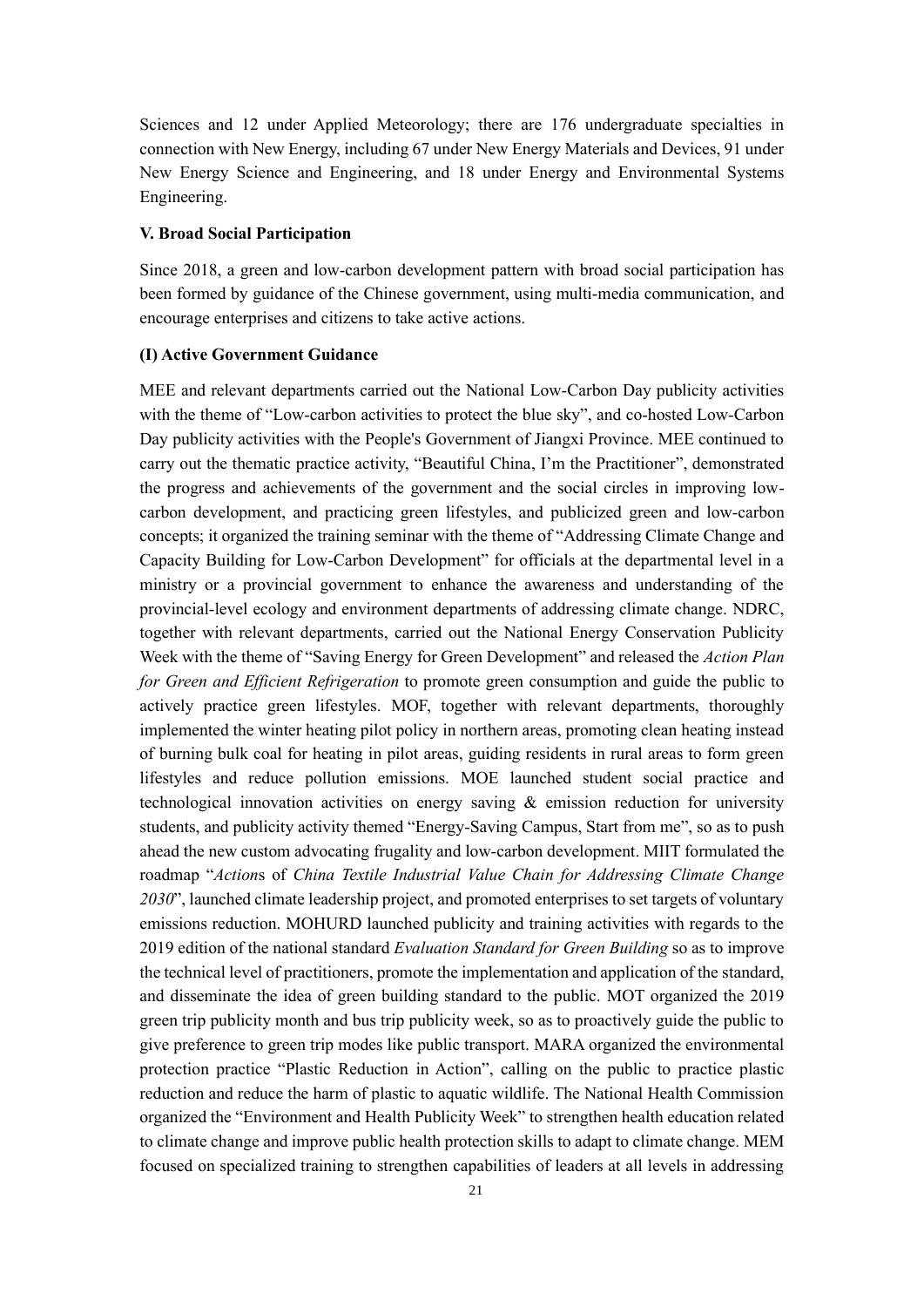climate change and its impacts, natural disaster prevention and emergency management. In conjunction with the Organization Department of the Central Committee of the CPC and Party School of the Central Committee of CPC (National School of Administration), specialized training courses at the provincial and ministerial level, and departmental level were held in April and September 2019 respectively. It paid attention to the publicity and guidance to the public and made use of the "Disaster Mitigation Day", "International Day for Natural Disaster Reduction", "National Fire Prevention Day" and other key time nodes and fully considered the time periods liable to seasonal weather change and disaster accidents to carry out various forms of publicity and education activities so as to popularize safety knowledge, train self-rescue and mutual-rescue skills, and made good preparation on forecasting, warning and science popularization, publicity and education. According to incomplete statistics, during the "Disaster Mitigation Week", more than 50 million copies of various publicity materials were distributed nationwide, around 50,000 trainings and lectures were held, nearly 100,000 emergency drills of different scales and around 30,000 themed publicity and education activities were held, 430 million pieces of public welfare message were sent, and more than 80 million people benefited from the on-site activities. CMA held the 15th International Workshop on Climate System and Climate Change, actively popularized the knowledge related to climate change, compiled and printed a series of science popularization painting albums on climate change and prevention of meteorological disasters, and launched the first domestic meteorological emergency disaster survival kit, which were distributed as materials for activities such as the publicity of meteorological laws and regulations, World Meteorological Day, Disaster Mitigation Day and Science and Technology Week. It carried out meteorological activities for science popularization in various places, so as to popularize meteorological knowledge related to climate change to the public, and to promote public attention to weather and climate. CMA and the Organization Department of the Central Committee jointly organized a special seminar of local leaders and cadres on disaster mitigation and meteorological guarantee for safe production. Relying on the project on knowledge renewal of professional and technical personnel launched by the Ministry of Human Resources and Social Security, CMA held the advanced seminar on the development and utilization of climate resources. NFGA strengthened the training of professionals to address climate change, actively promoted the climate change adaptation work of forestry industry. It held the national training courses on forestry policies and management with regards to climate change and the training courses on forestry carbon sink trading and project management. MOE continued to promote and support universities to strengthen the construction of high-level scientific research platform for addressing climate change. Beijing Organizing Committee for the Olympic Winter Games organized Winter Olympics themed event "Run to 2022, A Green Start, All People Involved" on the International Olympic Day, released the *Low-Carbon Management Working Plan for Beijing 2022 Olympics and Paralympic Winter Games* and created the "Beijing Case" of the Olympic Carbon GSP.

# <span id="page-24-0"></span>**(**Ⅱ**) Extensive Media Publicity**

Major central news media and Internet media such as People's Daily, Xinhua News Agency, Economic Daily, China Daily, China News Service, Xinhua Net, China Central Television, China National Radio, and China Radio International have paid great attention to major news events in the field of addressing climate change by the United Nations Climate Action Summit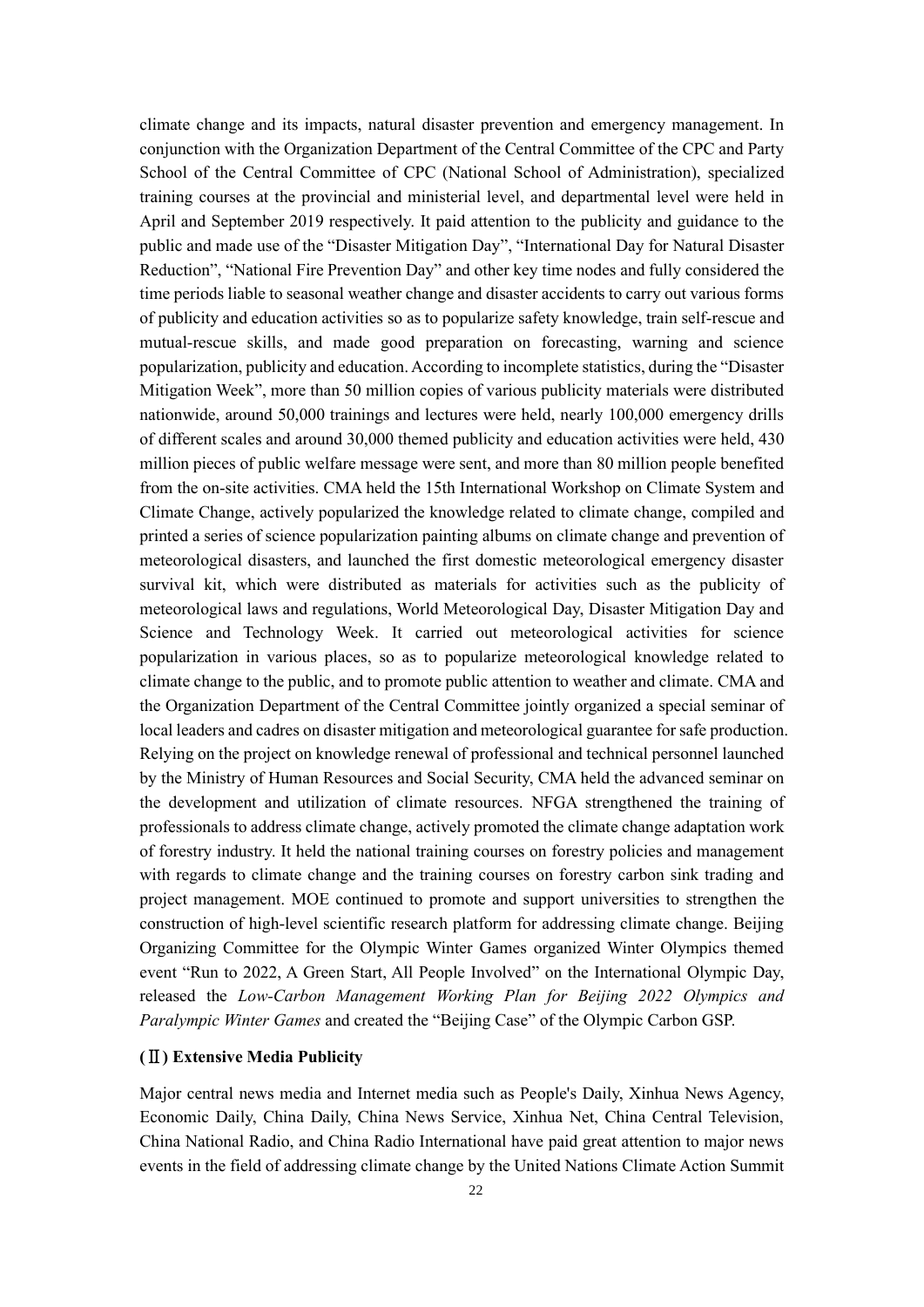and the United Nations Climate Change Conference, and made comprehensive reporting in multiple forms such as text, pictures, and videos. The media timely publicized, reported and further interpreted the important low-carbon strategic plans and the introduction of policy documents addressing climate change, such as the carbon emissions trading market and the construction of a green "Belt and Road", and guided the public to raise awareness and formed a good public opinion atmosphere by reporting the activities on annual "National Low-Carbon Day". The 10th "Green Development • Low-Carbon Life" Public Welfare Exhibition jointly organized by China News Service and China Newsweek called for the public to practice a moderately economical, green, low-carbon, civilized and healthy lifestyle through an image exhibition with combination of knowledge, interaction and interest. CMA and the major media jointly reported on the "Address Climate Change • Record China" series of climate change field trips and publicity activities for science popularization to witness climate change from a scientific perspective and publicize climate change addressing to the public. The Natural Resources Conservation Association and other organizations held the theme activity of "Energy Saving in Summer, Starting with Cooling", to cooperate with the country in the work of the National Energy Conservation Publicity Week, enhancing consumers' awareness of the importance of energy saving in cooling. Beijing Daily and other media actively reported the Winter Olympics themed events held on the 2019 International Olympic Day, calling for the public to actively participate in sports and advocating a low-carbon lifestyle.

### <span id="page-25-0"></span>**(**Ⅲ**) Proactive Enterprise Action**

Domestic enterprises conscientiously implemented and actively practiced the concept of green and low-carbon development. The banking industry actively opened new businesses to promote the green and low-carbon development of entity enterprise. The Industrial Bank signed cooperation agreement on "Green and Innovative Investment Business" with China Clean Development Mechanism Fund Management Center and Fujian Provincial Department of Finance to build a new mechanism for the development of green and low-carbon, energy-saving and emission-reduction industries in Fujian Province. Steel industry proactively explored the green transformation. The energy industry proactively pushed ahead the transformation of lowcarbon development, the State Grid Corporation of China conscientiously implemented the national policies and measures on promoting new energy consumption and solving the problem of wind and light curtailment, constantly improved the energy resource allocation ability and intelligentization level, strove to advance the high-quality development of the power grid, ran the concept of comprehensive environmental management through all aspects of the development of the Company, integrating the power supply, power grid and market.

# <span id="page-25-1"></span>**(**Ⅳ**) Broad Public Participation**

The All-China Environment Federation held the 10th Environmental Protection Drama Public Welfare Show, which promoted the concept and conveyed the awareness of environmental protection by means of free tickets, services for the benefit of people and exhibitions of elaborate works, thus encouraging the public to actively participate in environmental protection and public welfare undertakings for the health for all. The China National Textile and Apparel Council, together with 31 global brands and textile enterprises, as well as 11 industry organizations, signed the *UNFCCC Fashion Industry Charter for Climate Action*, on which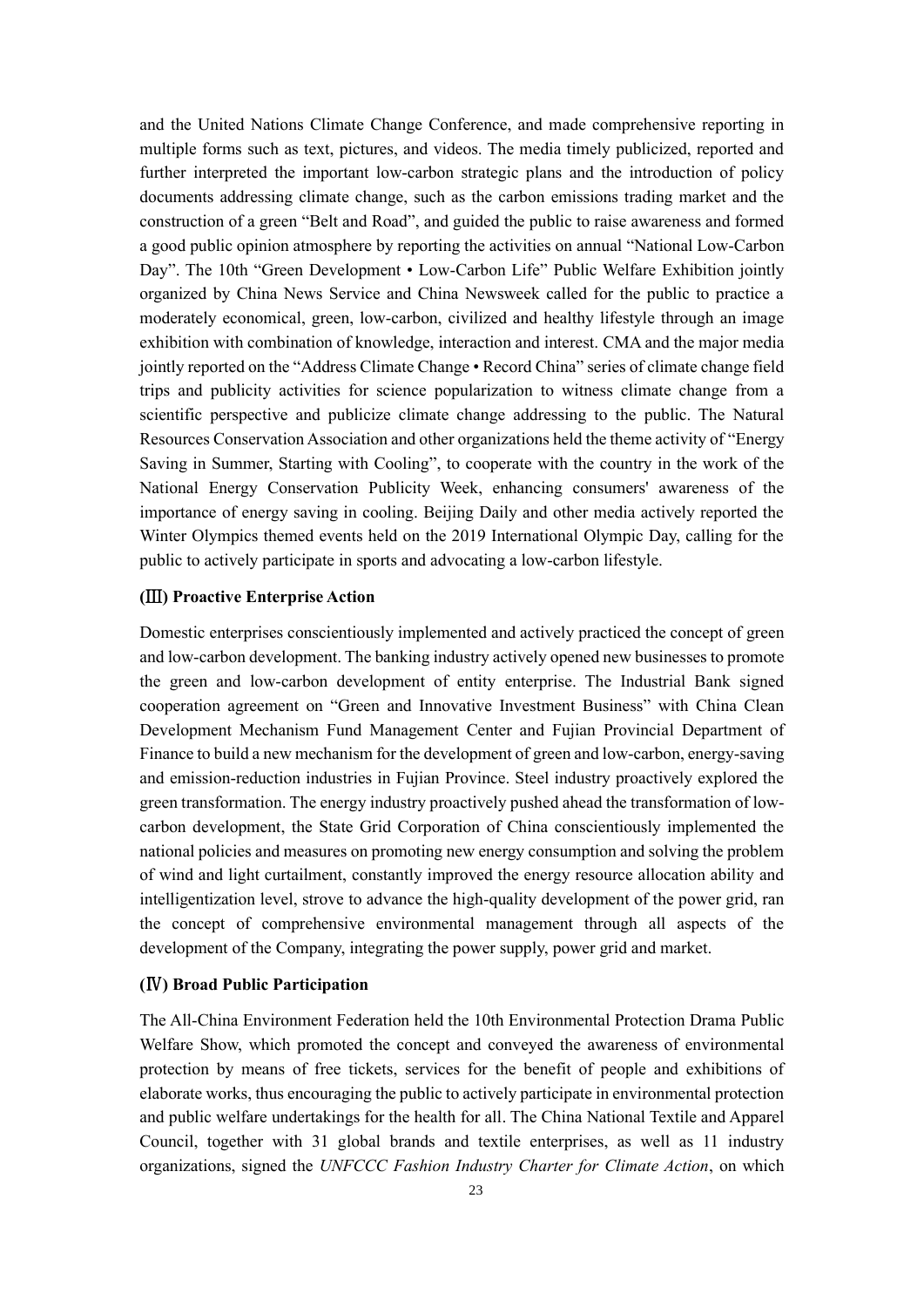basis the "Carbon Management Innovation 2020 Action" was upgraded to the "Climate Innovation 2030 Action" road map. "Climate Change Lecture" held by Institute for climate change and sustainable development, Tsinghua University strengthened understanding and recognition of climate change in college students and promoted international exchanges on climate change. The fourth China (Shenzhen) International Climate Change Film Festival collected more than 5,000 films and television works on ecological civilization from 130 countries and regions across the world. The 2019 China International Low-Carbon Technology Expo was held in Changsha, Hunan Province, which promoted the awareness of enterprises and the community to jointly improve the development of low-carbon technologies and promoted the industrialization of advanced low-carbon technologies. In 2019, Shanxi held the "Taiyuan energy low-carbon development BBS". Zhenjiang held the "International (Zhenjiang) Low Carbon Expo", which promoted and popularized the concept of low-carbon development.

#### <span id="page-26-0"></span>Ⅵ**. Active Involvement in Global Climate Governance**

Since 2018, the Chinese government has played a positive and constructive role in international negotiation of climate change with a highly responsible attitude, and made great contributions on promoting global climate governance and deepening international cooperation to address climate change through firmly upholding multilateralism, strengthening multi-level dialogue and exchanges on climate change with all countries and promoting relevant parties to build consensus.

# <span id="page-26-1"></span>**(**Ⅰ**) Multilateral Processes under the UN Framework**

**Actively participating in the negotiation process under the** *United Nations Framework Convention on Climate Change (UNFCCC)* **(hereinafter referred to as the Convention).**  China has proactively advanced the negotiations on the implementation of the *Paris Agreement* with all parties, and promoted the establishment of an equitable, rational, cooperative and winwin global climate governance system. Before the 2018 United Nations Climate Change Conference in Katowice, President Xi Jinping called on the leaders of the Group of Twenty (G20) Buenos Aires to call on all parties to continue to take responsibility for building a community of shared future for mankind and provide political impetus for international cooperation to address climate change, showing China's support for the Katowice Conference and provides key political guidance for the success of the Conference. State Councilor and Foreign Minister Wang Yi held a small-scale climate change meeting and issued a press communique during the G20 summit with French Foreign Minister Ledrien and UN Secretary-General Guterres, reaffirming cooperation on addressing climate change and promoting sustainable development, and support the Katowice Conference to reach the implementation details of the Paris Agreement as scheduled. In 2018, China fully participated in a series of negotiation meetings including the United Nations Conference on Climate Change Bonn, the Bangkok Negotiations Conference, the preliminary meeting of the Katowice Conference, and the New York Informal Consultation on Key Issues of the Paris Agreement, actively and constructively participate the negotiation of detailed implementation rules and issues of the Paris Agreement; attending ministerial meetings on climate change in the "BASIC Countries", coordination meetings of "Like-minded Developing Countries", consultation meetings of the "Group 77 + China", dialogue and communicate with small island countries, least developed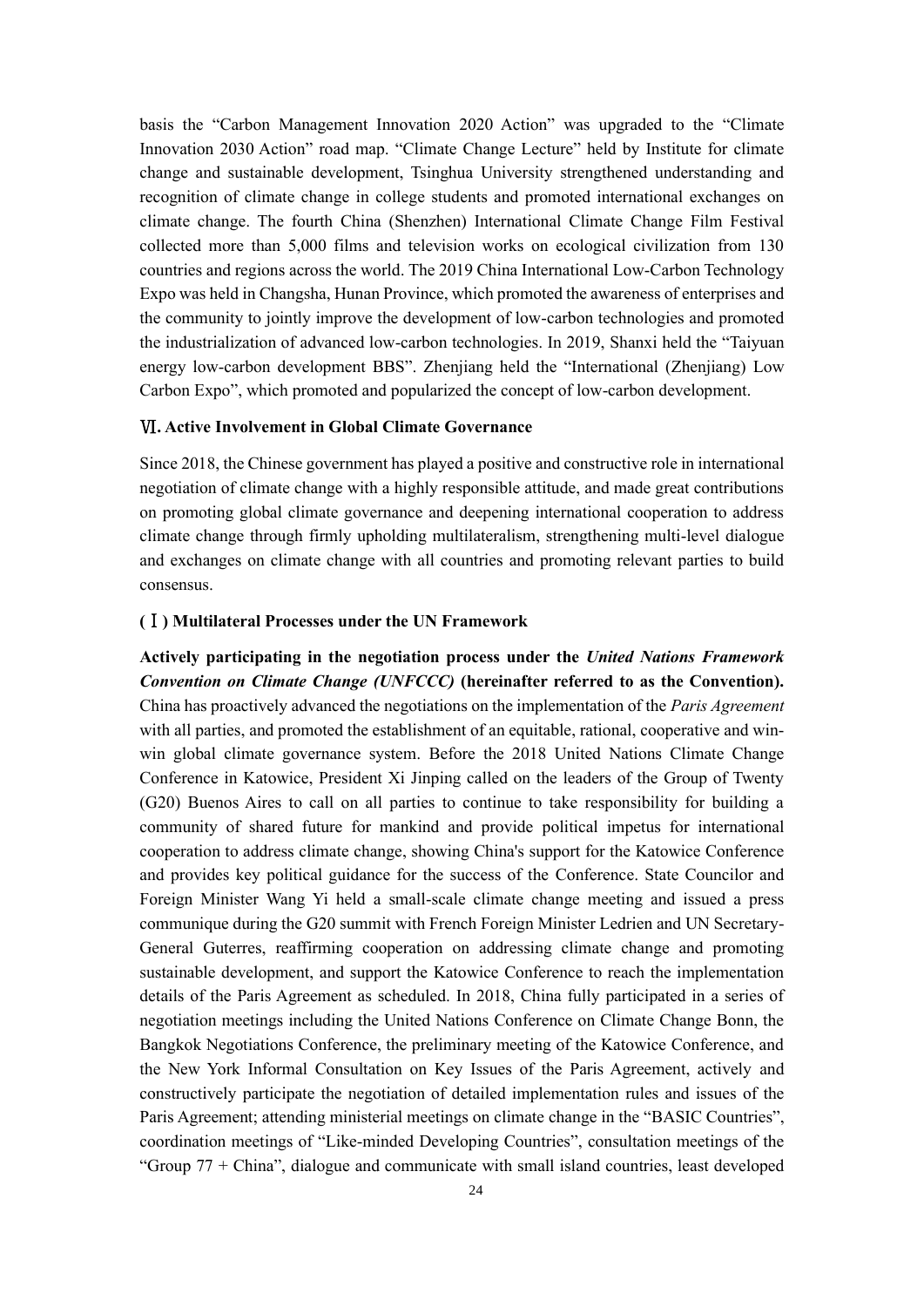countries, and African countries, strengthen close coordination with the United States and the European Union, extensively coordinate and communicate with all parties on key issues, and guide key parties to reach consensus; invite the President of the United Nations General Assembly, the Deputy Secretary-General of the United Nations, the Executive Secretary of the Convention, chair of the Climate Conference to visit China to exchange views on advancing the global climate governance and negotiation process in-depth, and fully preparing for promoting the successful outcome of the Katowice Conference to reach the package of implementation rules of the Paris Agreement.

At the Katowice Conference, China's Minister of Ecology and Environment Li Ganjie attended the summit as a representative of China and held talks with the UN Secretary-General Guterres, the UN Deputy Secretary-General and the Executive Secretary of the Convention, serving as a positive political signal of the success of the Katowice Conference. China's Special Representative on Climate Change Xie Zhenhua attended the high-level meeting of the General Assembly and intensive consulted, coordinated positions and actively mediated with all parties. The group of Chinese delegation actively and constructively participated in the negotiations, contributed Chinese wisdom to key issues, and proposed a Chinese plan. UN Secretary General Guterres appreciated China's central role in reaching a solution, and highly praised the good cooperation between China and the UN team during the meeting.

**Leading the work on "Nature-Based Solutions" (NBS) and profoundly participating in the UN Climate Action Summit.** On September 23, 2019, the United Nations Climate Action Summit was held at the United Nations Headquarters in New York. Wang Yi, State Councilor and Foreign Minister, attended the Summit as Chinese President Xi Jinping's Special Representative and delivered a speech. The Chinese government actively participated in the preparation of the UN Climate Action Summit, issued the *UN Climate Action Summit: China's Position and Action*, and as a co-leader of the summit's NBS, worked with all parties to promote positive results in this field, issued the *Policy Proposition on Nature-Based Climate Solutions*, proposing the initiative to build a follow-up cooperation platform for a "Group of Friends for NBS". More than 180 action initiatives and optimal practice cases such as "Delimit Red Line for Ecological Protection" and "Belt and Road" have been collected worldwide, and the *NBS Initiative Case Collection of the UN Climate Action Summit* has been formed and released during the summit. Meanwhile, China actively promoted the incorporation of the NBS into the Global Biodiversity Protection Framework 2020. China's position and actions in actively addressing climate change and the active progress made in leading the "Nature-Based Solutions" have attracted widespread attention and have been highly appreciated by the Secretary-General of the United Nations and relevant agencies.

#### <span id="page-27-0"></span>**(**Ⅱ**) Climate Change Negotiations and Cooperation on Other Multilateral Platforms**

China has taken an active part in climate change negotiations through the Petersburg Climate Dialogue, the Ministerial Conference on Climate Change and the Meeting of the Parties to the Montreal Protocol other than the UNFCCC. China submitted its best practices and cases to the G20 Working Group on Climate Sustainability which were incorporated in the outcome document of the Working Group. Guided by the principles and spirit of the *Convention* and the *Paris Agreement*, China actively participated in negotiations on emission reduction at the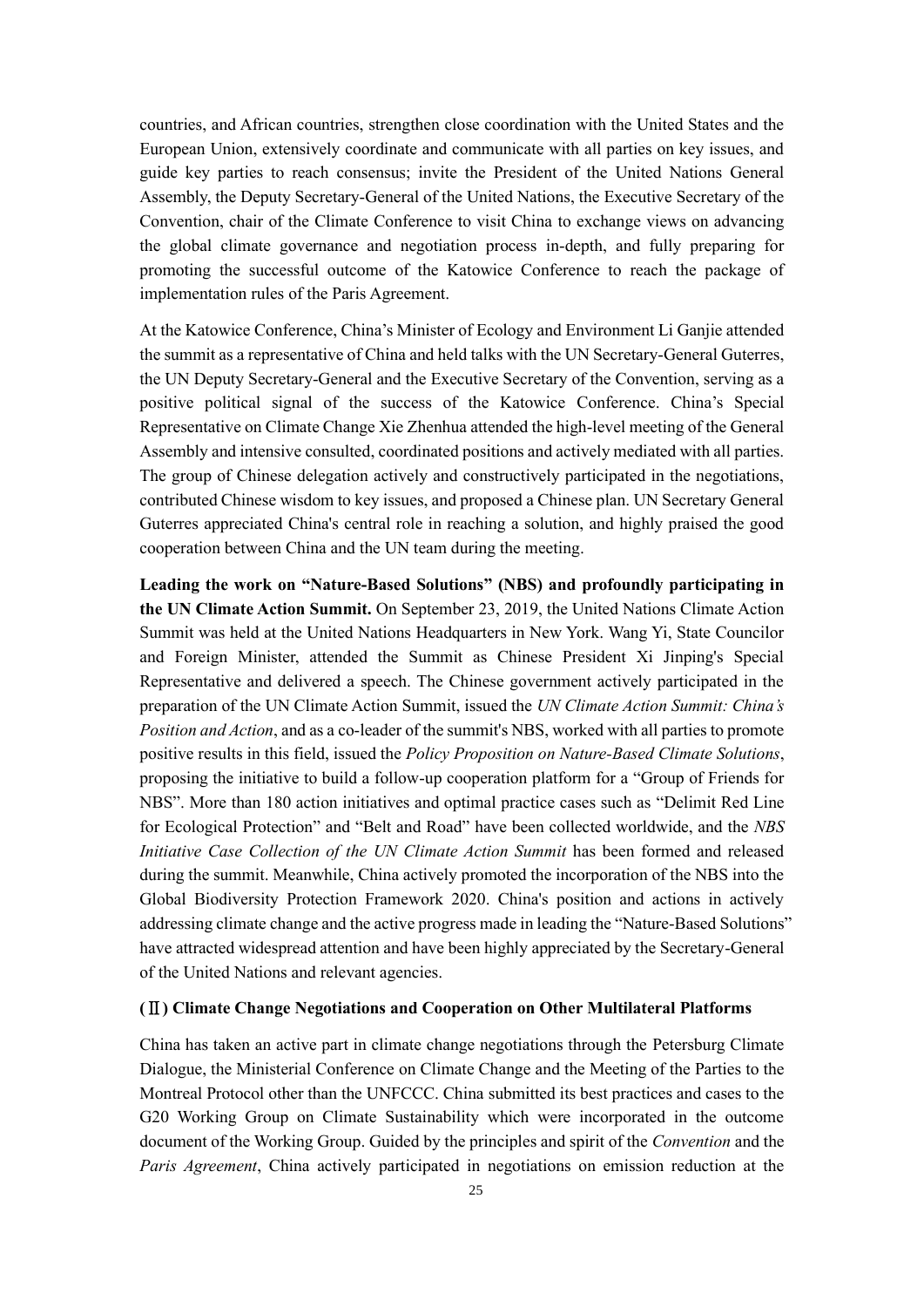International Civil Aviation Organization and the International Maritime Organization and advanced the implementation of green civil aviation cooperation projects with foreign countries. China promoted interested parties to deliver a common voice at multilateral platforms such as "Belt and Road" Forum for International Cooperation, China-Africa Cooperation Forum, Summit of Central and Eastern European Countries & China, BRICS Summit, to enhance the confidence of the international community in jointly addressing climate change. Besides, China continued to focus on and participated in climate change-related activities and discussions on General Assembly of the United Nations, Asia-Pacific Economic Cooperation (APEC) and other multilateral platforms. It promoted domestic think tanks and stakeholders of noncontracting parties to participate in the "Talanoa Dialogue" and shared the advanced concepts and practices of China's ecological civilization construction.

# <span id="page-28-0"></span>**(**Ⅲ**) Building New Political Momentum for Multilateral Processes of Climate Change**

China actively promoted and participated in the China-France-UN Tripartite Conference on Climate Change held during the Group-20 Summit in Buenos Aires and Osaka. During the G20 summit in Osaka in June 2019, Wang Yi, Chinese State Councilor and Foreign Minister, Jean-Yves Le Drian, French Foreign Minister, and António Guterres, UN Secretary-General, jointly issued a press communique on the Climate Change Conference to reaffirm their firm commitment to strengthen international cooperation in addressing climate change and promoting the full and effective implementation of the *Paris Agreement*. China proactively participated in the BASIC (China, India, Brazil, and South Africa) Ministerial Meeting, and held the Ministerial Meeting of the BASIC as the rotating presidency in October 2019, conducted in-depth discussions and proposals on the global climate governance situation and key issues, and issued a joint statement, conveying a strong political signal of the firm support for multilateralism and promoting implementation of the Paris Agreement. China continued to participate in consultation mechanisms such as LMDC, proactively launched close coordination with small island countries, least developed countries and African Group to enhance consensus and safeguard the rights and interests of developing countries. In addition, it continued to deepen the dialogue and communication with developed countries, improving understanding and expanding consensus with relevant parties so as to jointly make contributions in strengthening global climate governance.

#### <span id="page-28-1"></span>Ⅶ **Enhancing International Communications and Cooperation**

In the principle of "mutual benefit, win-win, pragmatic and effective cooperation", the Chinese government actively carried out dialogue, communication and practical cooperation with interested parties on climate change and green and low-carbon development, promoted the South-South cooperation on climate change proactively, and played a positive and constructive role in global cooperation to address climate change.

#### <span id="page-28-2"></span>**(**Ⅰ**) Addressing Climate Change: An Important Part of High-level Communication**

In July 2018, during the China-EU Summit, the *China-EU Leaders' Statement on Climate Change and Clean Energy* was issued, demonstrating a firm determination to jointly address climate change. In September 2018, President Xi Jinping said at the opening ceremony of the Beijing Summit of the Forum on China-Africa Cooperation that China is willing to strengthen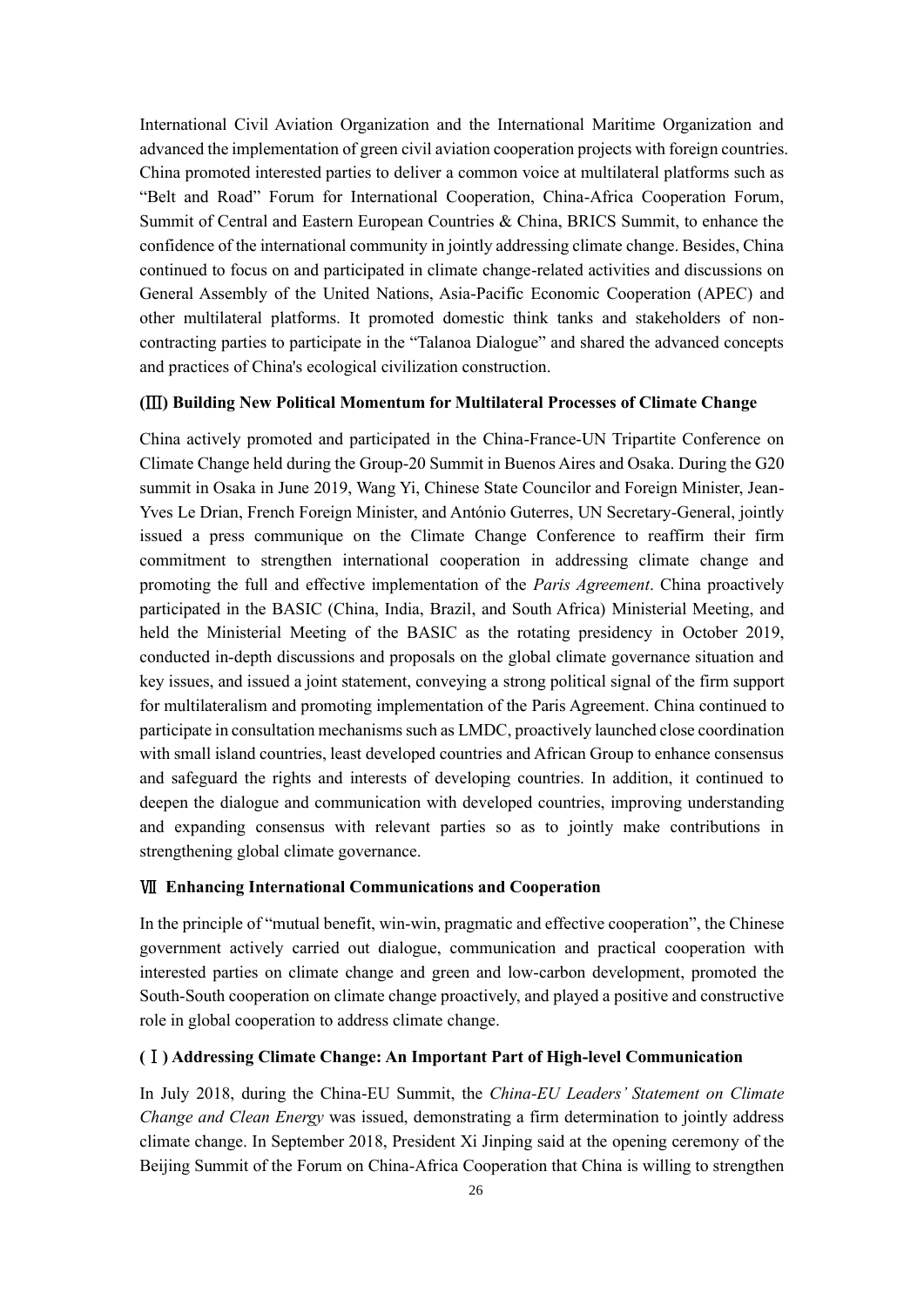communication and cooperation with Africa in the field of ecology and environment protection such as addressing climate change. In November 2018, at a group meeting in Papua New Guinea with leaders of Pacific island countries with which China has established diplomatic relations, President Xi Jinping said that China would provide assistance to all countries within its capacity. During President Xi Jinping's visit to France in March 2019, China and France issued a joint statement reaffirming that the two countries will jointly address challenge of climate change and fully implement the *Paris Agreement*. In April 2019, China and New Zealand jointly published the *China-New Zealand Leaders' Statement on Climate Change*. During the Chilean President's visit to China in April 2019, the two countries issued a joint statement stating that China actively supported Chile's role as the host state of the UN Climate Change Summit and had promoted the positive results of the Summit. In June 2019, President Xi Jinping and the Russian President signed the *Joint Statement to Upgrade Bilateral Relations to A Comprehensive Strategic Partnership of Coordination for A New Era*, and proposed to strengthen cooperation in the field of natural disaster prevention and emergency relief, including addressing climate change, welcomed the conclusion of the implementation rules of the *Paris Agreement*, and would further strengthen climate action. In November 2019, during French President Macron's visit to China, China and France jointly published *Beijing Call for Biodiversity Conservation and Climate Change*.

# <span id="page-29-0"></span>**(**Ⅱ**) Strengthening Communications and Cooperation with All Parties**

In July 2018, MEE and the European Union signed a memorandum of understanding (MOU) on strengthening cooperation on carbon emissions trading. In November 2018, the first China-Canada Ministerial Dialogue on Climate Change was held in Beijing and a MOU on climate change cooperation was signed between MEE and the Environment Canada. In April 2019, the 8th China-EU Energy Dialogue was held, and NEA and the European Commission signed a *Joint Statement on the implementation of China-EU Energy Cooperation*, emphasized the significance of clean energy cooperation for the implementation of the *Paris Agreement*.

In September 2018, China and South Africa signed the *MOU between the Government of the People's Republic of China and the Government of the Republic of South Africa on Cooperation in Climate Change*. In November 2018, China and Argentina published a joint declaration stressing that the two countries would promote cooperation in environmental protection, sustainable development and other areas to jointly address climate change. In July 2019, China and the United Arab Emirates signed a MOU on environmental protection cooperation. In October 2019, during the third China-Pacific Island Countries Economic Development and Cooperation Forum, a sub-forum on environmental protection and climate change was held with relevant Pacific island countries, and views on climate change challenges and future cooperation were exchanged.

# <span id="page-29-1"></span>**(**Ⅲ**) Strengthening South-South Cooperation on Climate Change**

China actively pushed forward the South-South cooperation on climate change and provided assistance to other developing countries within its capacity. Till September 2019, China has signed more than 30 MOUs on climate change South-South cooperation with other developing countries, cooperated in the construction of low-carbon demonstration zones, carried out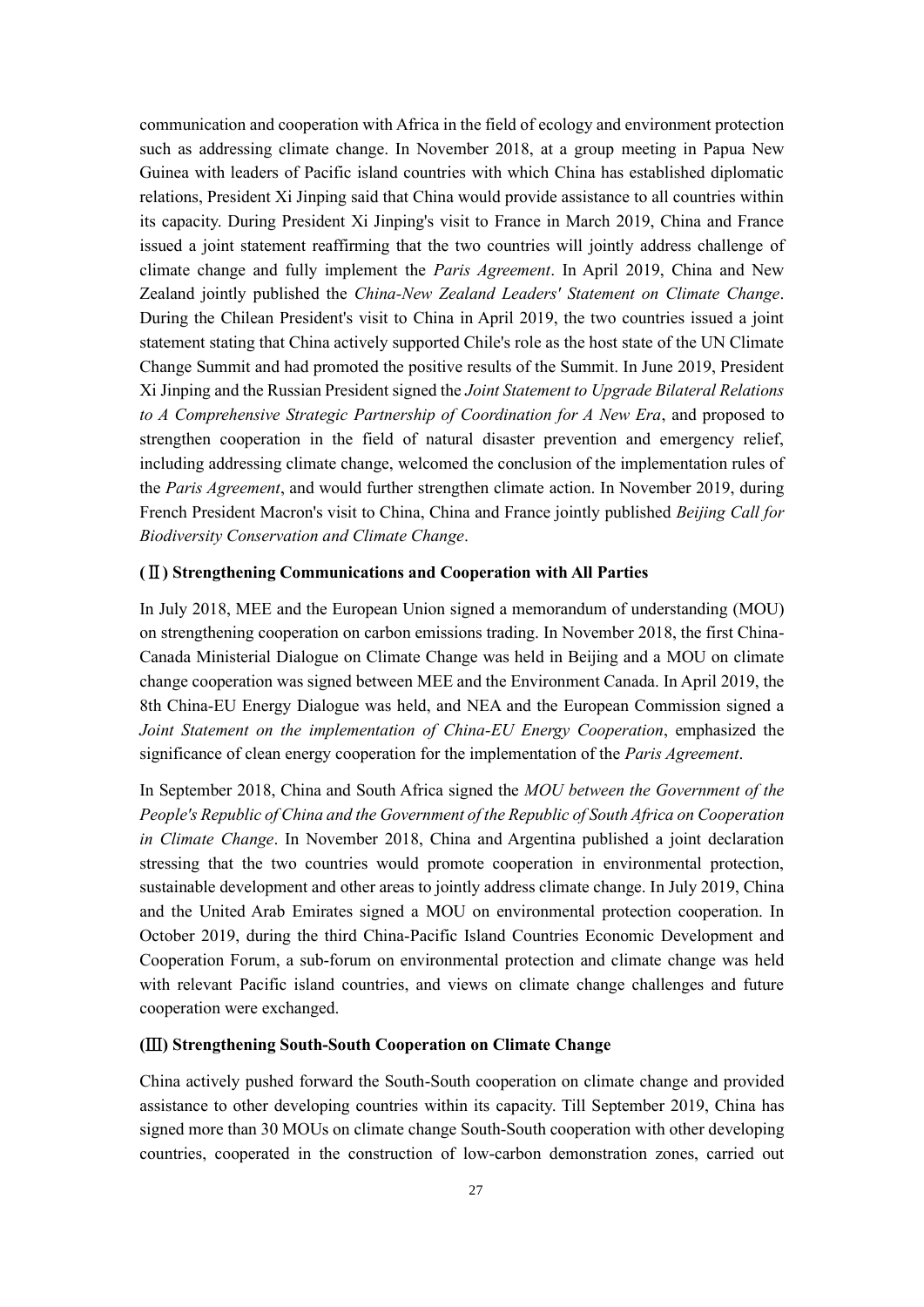climate change mitigation and adaptation projects, and held several training sessions for South-South cooperation on climate change. Since 2019, China actively promoted cooperation, consultation and implementation with low-carbon demonstration zones in Cambodia, Laos, Kenya, Ghana and Seychelles, pushed ahead the implementation of climate change mitigation and adaptation material donation projects with more than 10 countries, including Ethiopia, Egypt and Guinea, and consulted with Botswana, Uruguay and the Philippines on new projects. Besides, nine training sessions on climate change South-South cooperation was held, including two training sessions for the "Belt and Road" countries, and two sessions for Pacific island countries. Effort has been made in promoting tripartite cooperation and strengthening exchanges and cooperation with the secretariats of the UNFCCC, UNESCO, the World Food Programme, Food and Agriculture Organization of the United Nations, the Green Climate Fund and the Global Energy Internet Cooperation Organization in the area of climate change South-South cooperation. The Chinese government has also carried out cooperative projects with other developing countries in the fields of climate adaptation, clean energy, disaster prevention and mitigation, and ecology and environment protection through project implementation, material donation and technical assistance. In April 2019, the International Coalition for Green Development on the "Belt and Road" was established in Beijing to promote ecology and environment protection, address climate change and achieve green and sustainable development in the "Belt and Road" countries. China further increased the role of the Asian Infrastructure Investment Bank in addressing climate change and promoting green development, and helped member countries to enhance their ability to address climate change through fund mobilization, capacity building, and technology transfer.

# <span id="page-30-0"></span>Ⅷ **Basic Standpoints and Positions of the 25th Conference of Parties (COP 25) to the**  *United Nations Framework Convention on Climate Change*

The COP 25 to the UNFCCC is an important meeting connects the past with the future. Regarding the expected achievements of COP25, China believes that:

Firstly, actively promote the completion of negotiations on the remaining issues of the implementation rules of the *Paris Agreement*, which is an important basis for the comprehensive and effective implementation of the Paris Agreement and is related to the authority and effectiveness of the multilateral mechanism.

Secondly, promote positive progress in finance issues. The biggest problem that the current climate multilateral process facing is the insufficient political will of developed countries to provide support. Finance with different names have been double-counted under the label of "climate". China urges developed countries to provide developing countries with adequate, continuous and timely support in a transparent, predictable, and public funding-based manner, including fulfilling their commitment to provide climate finance of USD 100 billion to developing countries annually by 2020; new collective quantitative finance goals starting from \$ 100 billion as soon as possible, including detailed roadmaps and timelines; earnestly improving transparency in finance support; and accelerating strong commitments to contribute to the Green Climate Fund.

Thirdly, take stock of actions and efforts before 2020. The international community should